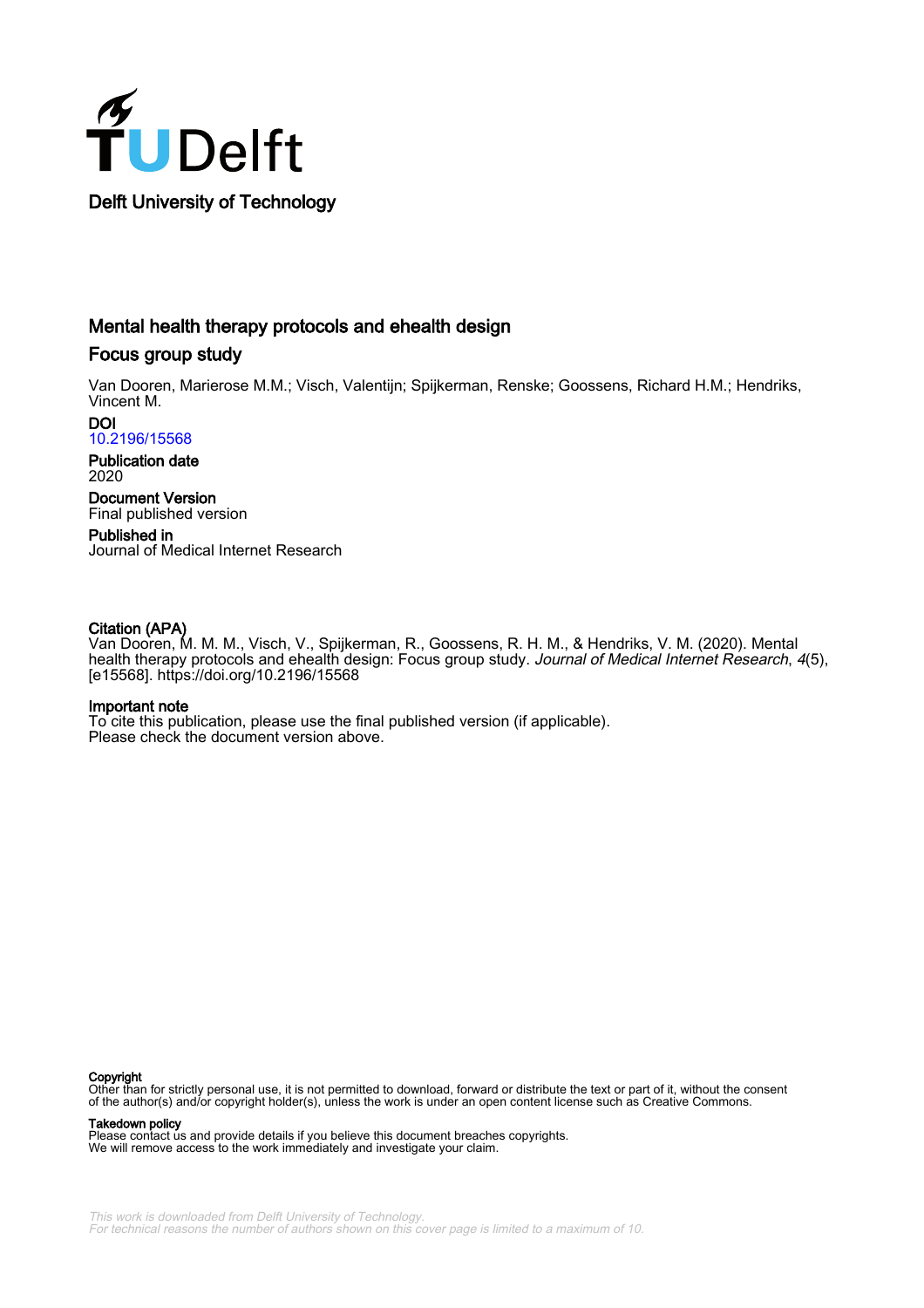# **Original Paper**

# Mental Health Therapy Protocols and eHealth Design: Focus Group Study

Marierose M M van Dooren<sup>1</sup>, MSc; Valentijn Visch<sup>1</sup>, PhD; Renske Spijkerman<sup>2</sup>, PhD; Richard H M Goossens<sup>1</sup>, PhD; Vincent M Hendriks $2,3$ , PhD

<sup>1</sup>Faculty of Industrial Design Engineering, Delft University of Technology, Delft, Netherlands

<sup>3</sup>Department of Child and Adolescent Psychiatry, Curium-Leiden University Medical Center, Leiden, Netherlands

#### **Corresponding Author:**

Marierose M M van Dooren, MSc Faculty of Industrial Design Engineering Delft University of Technology Landbergstraat 15 Delft, 2628 CE **Netherlands** Phone: 31 15 27 87660 Fax: 31 15 27 87179 Email: [m.m.m.vandooren@tudelft.nl](mailto:m.m.m.vandooren@tudelft.nl)

# *Abstract*

**Background:** Electronic health (eHealth) programs are often based on protocols developed for the original face-to-face therapies. However, in practice, therapists and patients may not always follow the original therapy protocols. This form of personalization may also interfere with the intended implementation and effects of eHealth interventions if designers do not take these practices into account.

**Objective:** The aim of this explorative study was to gain insights into the personalization practices of therapists and patients using cognitive behavioral therapy, one of the most commonly applied types of psychotherapy, in a youth addiction care center as a case context.

**Methods:** Focus group discussions were conducted asking therapists and patients to estimate the extent to which a therapy protocol was followed and about the type and reasons for personalization of a given therapy protocol. A total of 7 focus group sessions were organized involving therapists and patients. We used a commonly applied protocol for cognitive behavioral therapy as a therapy protocol example in youth mental health care. The first focus group discussions aimed at assessing the extent to which patients  $(N=5)$  or therapists  $(N=6)$  adapted the protocol. The second focus group discussions aimed at estimating the extent to which the therapy protocol is applied and personalized based on findings from the first focus groups to gain further qualitative insight into the reasons for personalization with groups of therapists and patients together  $(N=7)$ . Qualitative data were analyzed using thematic analysis.

**Results:** Therapists used the protocol as a "toolbox" comprising different therapy tools, and personalized the protocol to enhance the therapeutic alliance and based on their therapy-provision experiences. Therapists estimated that they strictly follow 48% of the protocol, adapt 30%, and replace 22% by other nonprotocol therapeutic components. Patients personalized their own therapy to conform the assignments to their daily lives and routines, and to reduce their levels of stress and worry. Patients estimated that 29% of the provided therapy had been strictly followed by the therapist, 48% had been adjusted, and 23% had been replaced by other nonprotocol therapeutic components.

**Conclusions:** A standard cognitive behavioral therapy protocol is not strictly and fully applied but is mainly personalized. Based on these results, the following recommendations for eHealth designers are proposed to enhance alignment of eHealth to therapeutic practice and implementation: (1) study and copy at least the applied parts of a protocol, (2) co-design eHealth with therapists and patients so they can allocate the components that should be open for user customization, and (3) investigate if components of the therapy protocol that are not applied should remain part of the eHealth applied. To best generate this information, we suggest that eHealth designers should collaborate with therapists, patients, protocol developers, and mental health care managers during the development process.

<sup>&</sup>lt;sup>2</sup>Parnassia Addiction Research Centre, Brijder Addiction Care, Parnassia Group, The Hague, Netherlands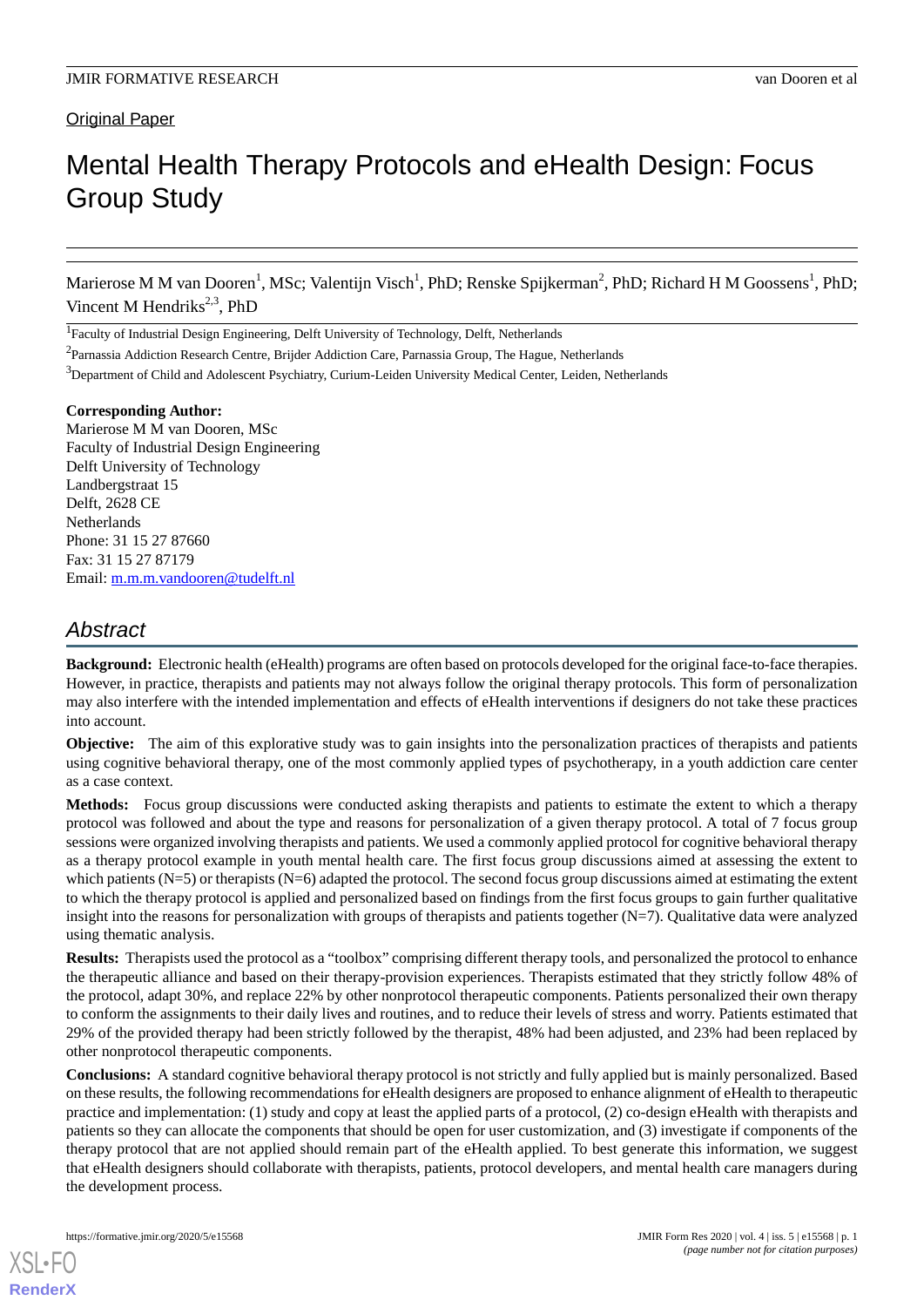*(JMIR Form Res 2020;4(5):e15568)* doi: [10.2196/15568](http://dx.doi.org/10.2196/15568)

#### **KEYWORDS**

eHealth design; mental health care; personalization; protocol; youth addiction care

# *Introduction*

Adequate treatment is needed to reduce the risk of adolescents developing adverse consequences due to mental health disorders (eg,  $[1,2]$  $[1,2]$  $[1,2]$ ). Therapy protocols contribute to the implementation of evidence-based therapeutic practice and help therapists to structure their face-to-face therapy sessions [\[3](#page-8-2)]. Although psychosocial therapies are effective in reducing psychiatric symptoms in adolescents with mental disorders, the available therapies show only modest effects and not all adolescents benefit [[4](#page-9-0)[,5\]](#page-9-1). The use of information and communication technologies in therapeutic practice, including electronic health (eHealth) interventions, in the delivery of (mental) health care [[6\]](#page-9-2) is a promising means to improve patient engagement and therapeutic effectiveness (eg, [\[7](#page-9-3)-[9\]](#page-9-4)).

The therapy protocols that form the basis for face-to-face therapies are typically used as a basis for the design of eHealth strategies [\[10](#page-9-5)]. Therapy protocols play a large role in the success of evidence-based therapies [\[11](#page-9-6)], and therefore their implementation is recommended as much as possible. However, both therapists and patients can personalize or only partly apply a therapy protocol in therapeutic practice (eg, [\[12](#page-9-7)-[17\]](#page-9-8)). For example, therapists might consider that following therapy protocols can be a hindrance to forming a strong therapeutic alliance [\[18](#page-9-9)]. Moreover, strict adherence to protocols may be perceived to come at the expense of building trust between a patient and therapist, which is an indicator for positive therapy outcomes by allowing them to work together in an effective way [[19\]](#page-9-10).

The gap between therapy protocols and their implementation in therapeutic practice has serious consequences for eHealth design. If the possibilities of personalization in therapeutic practices are not taken into account during the design stage, eHealth may not suit current therapy practice, thereby severely limiting its implementation. This can occur when eHealth does not suit how therapists use the therapy protocol or if therapists have negative expectations about the benefits of eHealth compared to face-to-face therapy [[20-](#page-9-11)[22\]](#page-9-12). Indeed, many eHealth interventions have failed to integrate personalization to the individual user in the design [\[23](#page-9-13)].

To align eHealth to the reality of therapeutic practice, it is important to understand the content of the existing therapy protocols and how they are applied in practice by both therapists and patients. Designers of eHealth can then use this information to ensure that eHealth matches the needs of therapeutic practice, consequently improving the quality and enhancing the implementation potential of the intervention. Toward this goal, the aim of this explorative study was to gain insight into personalization practices in a mental health care context and provide recommendations to eHealth designers on how they

can best access and involve the need for protocol personalization in eHealth design. To achieve this, we examined therapists' and patients'perceptions of protocol application in a youth addiction treatment facility as a case study by generating both quantitative and qualitative data. First, we conducted focus groups to assess the extent to which therapists and patients personalized and applied a common therapeutic protocol in therapeutic practice. Second, we conducted focus groups with patients and therapists together to assess the degree to which they applied and personalized the therapy using the quantitative data generated from the first focus group as input for discussion.

# *Methods*

#### **Therapy Protocol**

The commonly applied protocol for cognitive behavioral therapy (CBT) in adolescent addiction care was used as a case protocol [[24\]](#page-9-14). The protocol consists of 9 sessions, followed by 4 "sessions of choice" (selected from 7 optional sessions in consensus with patients). In each session, patients set specific short-term goals with regard to the therapeutic homework. Part of the therapy protocol is a therapy workbook that patients can bring home and to therapy sessions. The activities described in the workbook correspond to the content of therapy sessions.

#### **Procedure**

We conducted semistructured focus group sessions in two phases at two locations of one large outpatient treatment facility center for adolescent addiction care in the Netherlands (see [Table 1\)](#page-3-0). The aim of the first phase was to investigate therapists' and patients' estimations of the amount and type of protocol personalization.

Therapists estimated how much of their therapy consisted of a strictly followed and adapted therapy protocol and patients indicated how much of the therapy provided by their therapist they strictly followed and adapted. Of note, the patient could be receiving a personalized therapy protocol in practice. Both the therapists and patients also indicated how much other (nonprotocol) therapeutic components were added in practice, which were represented by percentages for a total of 100% (ie, the whole therapy). The second phase involved an independent group of therapists and patients who did not participate in the first phase, in which the results of the first phase were applied to the discussion to gain insight into the reasons for personalization. Participants were brought together with a moderator (the first author MvD) for a discussion lasting 1 hour. Before starting the group discussions, the participants provided informed consent and the concept of personalization was explained (ie, changing a designed end product such as a therapy protocol to match the needs and capacities of the end user and enhance effectivity of the product [[25\]](#page-9-15)).

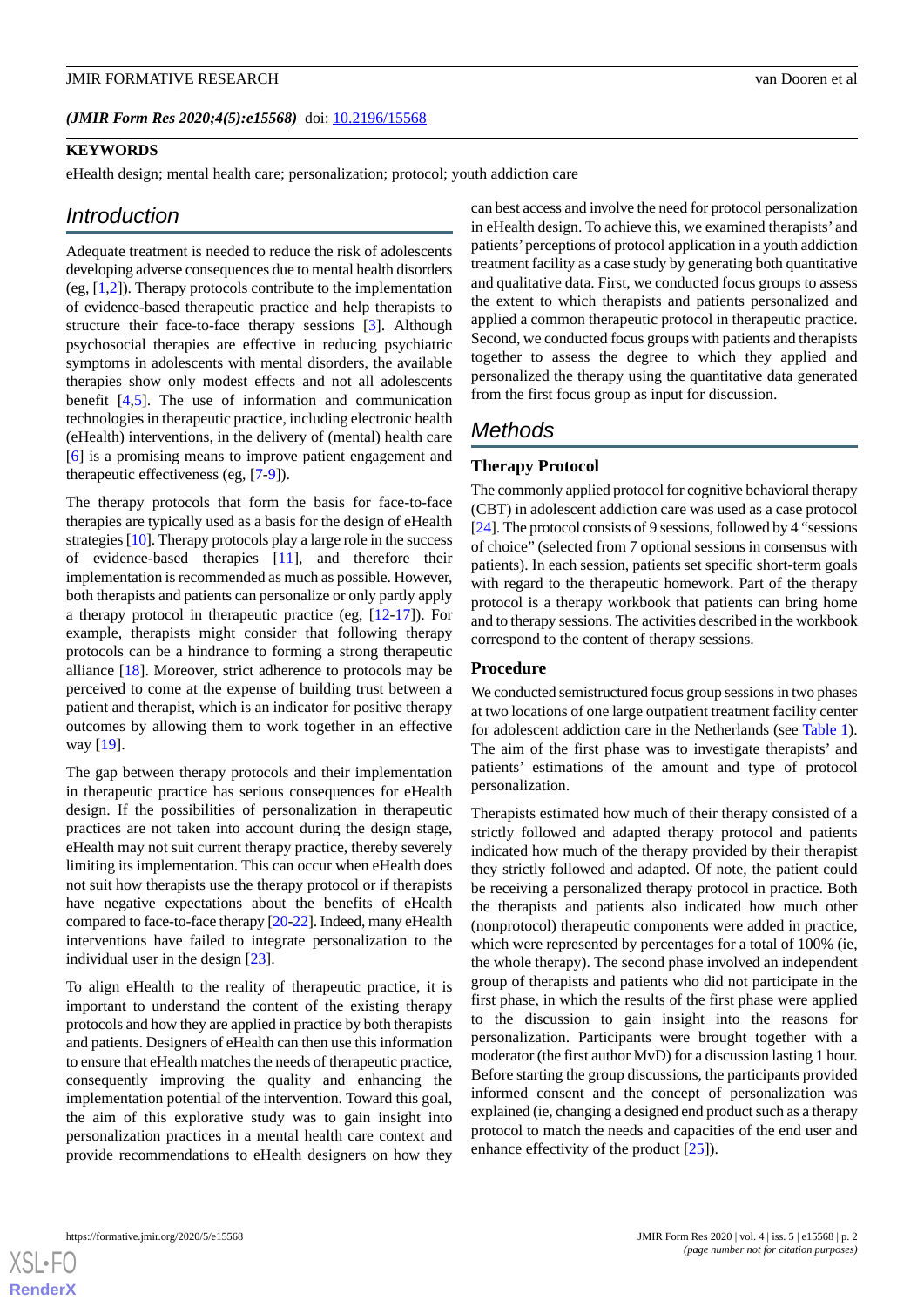<span id="page-3-0"></span>**Table 1.** Setup of the focus group sessions with therapists and patients on protocol application and personalization.

| Goal                                                                                                                                                                                                                       | Phase | Participants                                                                                                                                                                                              |
|----------------------------------------------------------------------------------------------------------------------------------------------------------------------------------------------------------------------------|-------|-----------------------------------------------------------------------------------------------------------------------------------------------------------------------------------------------------------|
| Generate information with separate groups of either therapists or patients<br>about how much of their therapy consisted of a strictly followed therapy<br>protocol, adapted therapy protocol, and added therapeutic parts. |       | Group discussion with therapists (location A $N=3$ , location<br>B N=3), group discussion with patients (location A N=2,<br>location B $N=2$ ), and interview with a patient $(N=1, 1)$ , location<br>B). |
| Joint evaluation of the results from Phase 1 with combined groups of both 2<br>patients and therapists.                                                                                                                    |       | One mixed group discussion with a therapist and two patients<br>at location A and one mixed group discussion with two<br>therapists and two patients at location B.                                       |

### **Participants**

We invited experienced therapists who received training in the CBT protocol to participate in focus group sessions. Patients, who were at least 18 years old and receiving CBT, were recruited by their therapists to participate in the study. Therapists received an information leaflet to inform their patients about the study. A therapist informed us if a patient wanted to participate. In turn, we contacted the patient to schedule an appointment for the focus group discussion. In the first phase, 6 therapists (3 women, 3 men) and 5 patients (1 woman, 4 men) participated. In the second phase, 3 therapists (1 man, 2 women) and 4 patients (1 woman, 3 men) participated. All interviews took place at the youth mental health care facility.

#### **Data Analysis**

The data are presented according to the standards of reporting qualitative research proposed by O'Brien et al [[26\]](#page-9-16). We used thematic analysis instead of grounded theory to analyze the data. With grounded theory, the goal is to generate an exploratory and overarching framework or theory [\[27](#page-9-17)], which was not the goal of this study. Alternatively, with thematic analysis, the themes are derived from the data [\[28](#page-10-0)[-30](#page-10-1)], which can offer direct guidance for eHealth designers. We focused on the phases described by Braun and Clarke [\[28](#page-10-0)] for data analysis. The interviewer (MvD) is a PhD candidate with two masters degrees in clinical and health psychology. She is therefore qualified in conducting qualitative interviews, and did not have any assumptions or prior relationships with the participants before the discussions. All interviews took place at the youth mental health care facilities of the therapists and patients. Experienced therapists were invited to participate in the study. They had to be trained in the new CBT protocol that was the focus of the study. Patients who had received CBT were informed about and invited to participate in the focus group discussions by their therapists. In this way, more patients were informed about the study, which enhanced the chance that more patients would be willing to participate. After the patients provided consent to participate, the researcher contacted the patient by phone to ensure that they clearly understood the study and to make an appointment for the focus group discussion.

We received formal ethics approval from the Human Research Ethics Committee of the Delft University of Technology in the Netherlands. All discussions were recorded with an audio recording device after receiving verbal consent from participants. Quantitative data were saved with only a link to the type of participant (ie, therapist or patient). All focus group sessions took 1 hour each and were audio recorded and transcribed by one author (MvD). Interview guides were used

during the discussions, and field notes were taken both during and after the discussions.

After transcribing the data, all recordings were checked again to ensure the accuracy of the transcripts in line with the recommendations of O'Brien et al [\[26](#page-9-16)]. All of the transcripts were then reviewed multiple times before coding the data by the same author (MvD). This ensured that the themes generated from the codes were not based on only a few examples. Similar themes were grouped together into higher-level themes. When analyzing the data, the themes were linked to each other, ensuring a coherent story. Sufficient time was allocated to analyze the data adequately.

The fourth topic of O'Brien et al  $[26]$  $[26]$  focuses on the results (topics 16 and 17) that are described in the following section. Supportive quotes were chosen to substantiate analytic findings. This was followed by the fifth topic that describes the discussion section (topics 18 and 19) and the "other" topic that deals with conflicts of interests and funding (topics 20 and 21).

# *Results*

#### **Phase 1: Focus Group Sessions With Therapists**

Therapists indicated that they strictly applied 30%-75% (mean 48%) of the therapy protocol and adapted between 10% and 50% (mean 30%) of the therapy protocol. They further reported adding 10%–33% (mean 22%) nonprotocol-related therapeutic components. The percentages of one therapist were excluded because the percentages of strict application and personalization overlapped.

We first scrutinized the quotes several times and generated codes from the quotes that focused on reasons for therapists choosing to personalize the therapy protocol. These codes referred to therapists who personalized the protocol based on a patient's needs ("Tweaking works the best, adapting [the therapy] to where the patient is": Therapist 1A); what they thought would be more beneficial for the patient ("It is more related to whether they have stopped [using substances] than focusing on cravings. Also, if they already went to therapy before, elements considered to be repetitive are removed": Therapist 2A); and because therapists were aware of other therapy protocols that could help patients with different problems at the same time ("I also give group therapy, and some elements that I notice work [during group therapy] I also use during individual therapy": Therapist 1B). In addition, the codes reflected that therapists personalized the protocol to enhance the therapeutic alliance (*"*Much is related to the connection, the therapeutic alliance is important so I invest a lot of time in

 $XS$  • FO **[RenderX](http://www.renderx.com/)**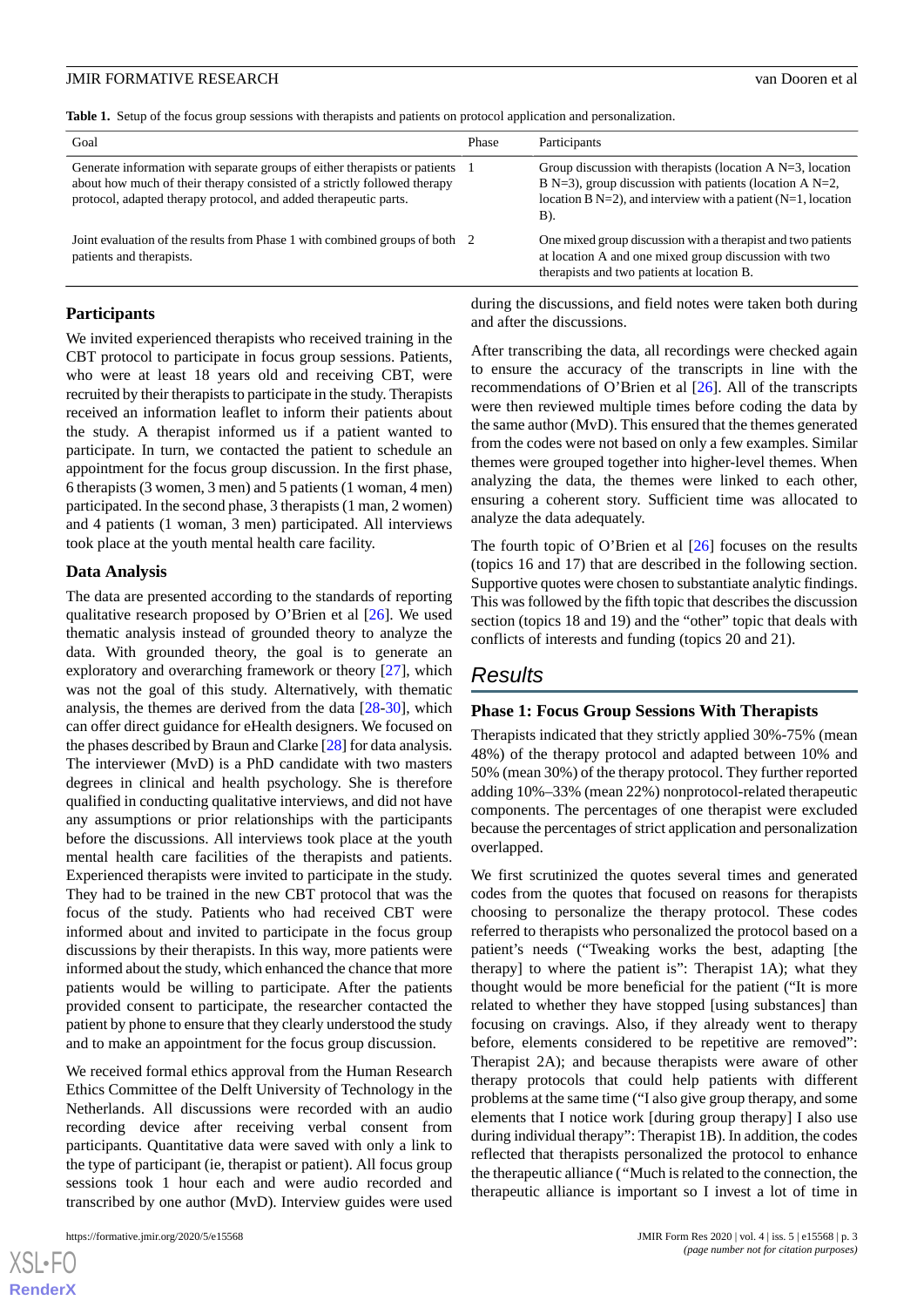building one": Therapist 1B). Further analysis of the codes resulted in higher-level themes.

The main theme derived from the codes of the therapists was that they used the protocol as a "toolbox" (ie, a bundle of therapy tools that they could choose from). The code that did not fit this main theme focused on adding elements from other therapy protocols. However, all therapists mentioned that they did not apply the order of the therapy protocol in a strict manner. The protocol was not considered as a step-by-step manual but rather as a manual comprising all possible interventions: "I do not use the CBT toolbox as a step-by-step manual but I can choose interventions from the toolbox that I find relevant" (Therapist 1B). Three subthemes were derived: therapists who personalized based on what they thought their patient needed, on their own therapy-provision experiences, or because they thought it enhanced the therapeutic alliance.

The first subtheme under the grand toolbox theme consisted of therapists who personalized the therapy protocol based on what they thought their patient needed. They considered that by adapting the therapy, their patients would be better prepared to handle specific situations. This was influenced by the (possibly difficult) situations that patients experienced prior to the therapy session (eg, had an argument with their parents), how the motivation of patients could change their behavior, and if patients understood all elements of the therapy protocol. For example, therapists tried to enhance the trust of patients by ensuring them that they could achieve the goals they set or by mainly focusing on the homework that a patient did well instead of focusing on the homework that a patient did not do well:

*What is important for patients, such as dealing with social pressure. In general, I follow the therapy protocol but if you notice that patients have difficulties with it [social pressure] you focus on that.* [Therapist 3A]

The second subtheme to the grand toolbox theme consisted of therapists who personalized the therapy protocol based on their own therapy-providing experiences. During the discussions, they commented that they might not apply or only partly apply the workbook to prevent their patients from experiencing feelings of failure, since patients generally forget to bring it to therapy or fill in the homework assignments. Therapists thought that not applying the workbook prevented their patients from experiencing feelings of failure:

*I always estimate if they [the patient] are the type of person that can do homework at home, if they [the patient] are someone who will really do it [the homework], you want to prevent experiences of failure.* [Therapist 3B]

In addition, more experienced therapists have more knowledge of and experience with other types of therapy protocols. Therefore, more experienced therapists tend to apply elements from other therapy protocols during therapy more often compared to less experienced therapists.

The third subtheme to the grand toolbox theme consisted of therapists who personalized the therapy protocol because they thought it would enhance the therapeutic alliance:

*It depends on the connection [between me and the patient]. The therapeutic alliance is important, on which I spend a lot of time.* [Therapist 1B]

They would try to work on the bond with a patient by focusing more on the positive steps a patient made rather than focusing on what a patient did not do. In addition, this was expected to enhance the motivation of patients to continue with therapy and try to achieve the tasks they agreed on.

#### **Phase 1: Focus Group Sessions With Patients**

Patients indicated that they strictly applied 12%-65% (mean 29%) of the therapy provided by their therapist, adapted between 9%-64% (mean 48%), and added between 18%-26% (mean 23%). The percentages of one patient were excluded, because the percentages of strict application and personalization overlapped.

After scrutinizing the quotes several times, we generated codes that focused on reasons for patients choosing to personalize their therapy. These codes referred to patients who personalized how they achieved their homework because they preferred to personalize the tasks, "Actually I try to think of some rules for myself" (Patient 1B), and because they were somewhat careless and forgot to complete their homework, "It is quite hard to keep up with it and it is not really in my routine, like brushing my teeth" (Patient 2A). In addition, the personalization of patients was influenced by the connection they had with their therapist: "The connection you have with your therapist influences how well therapy works" (Patient 2A). We went through the codes again, resulting in higher-level themes.

The main theme that was derived from the codes of the patients was that they personalized the therapy based on their own situation. The code that did not match the main theme focused on personalization of therapy by the therapists. Even though therapists and patients decided on the homework the patient would work on together, all patients mentioned that they personalized their homework. Two subthemes were derived: personalization to better match therapy with the daily life of the patient, and personalization that was influenced by the varying motivation of patients.

The first subtheme to the grand own situation theme focused on patients who mentioned that they personalized their therapy to better match the therapy with their daily lives. That is, they personalized the therapy to achieve a better match with their own situation, personality, and preferences. This helped to reduce their feelings of stress and worry:

*I always change it [doing the homework assignments] a little bit so that it is in line with my personality and how I want to be seen by others.* [Patient 2A]

*…It is the intention [to do the workbook assignments], but I don't do it. I would rather talk about it [cravings] than write these experiences down.* [Patient 1B]

The second subtheme to the grand own situation theme consisted of patients who mentioned that the extent of their personalization was influenced by their varying motivation. In some cases, they simply did not want to or forgot to do the homework

 $XSI - F($ **[RenderX](http://www.renderx.com/)**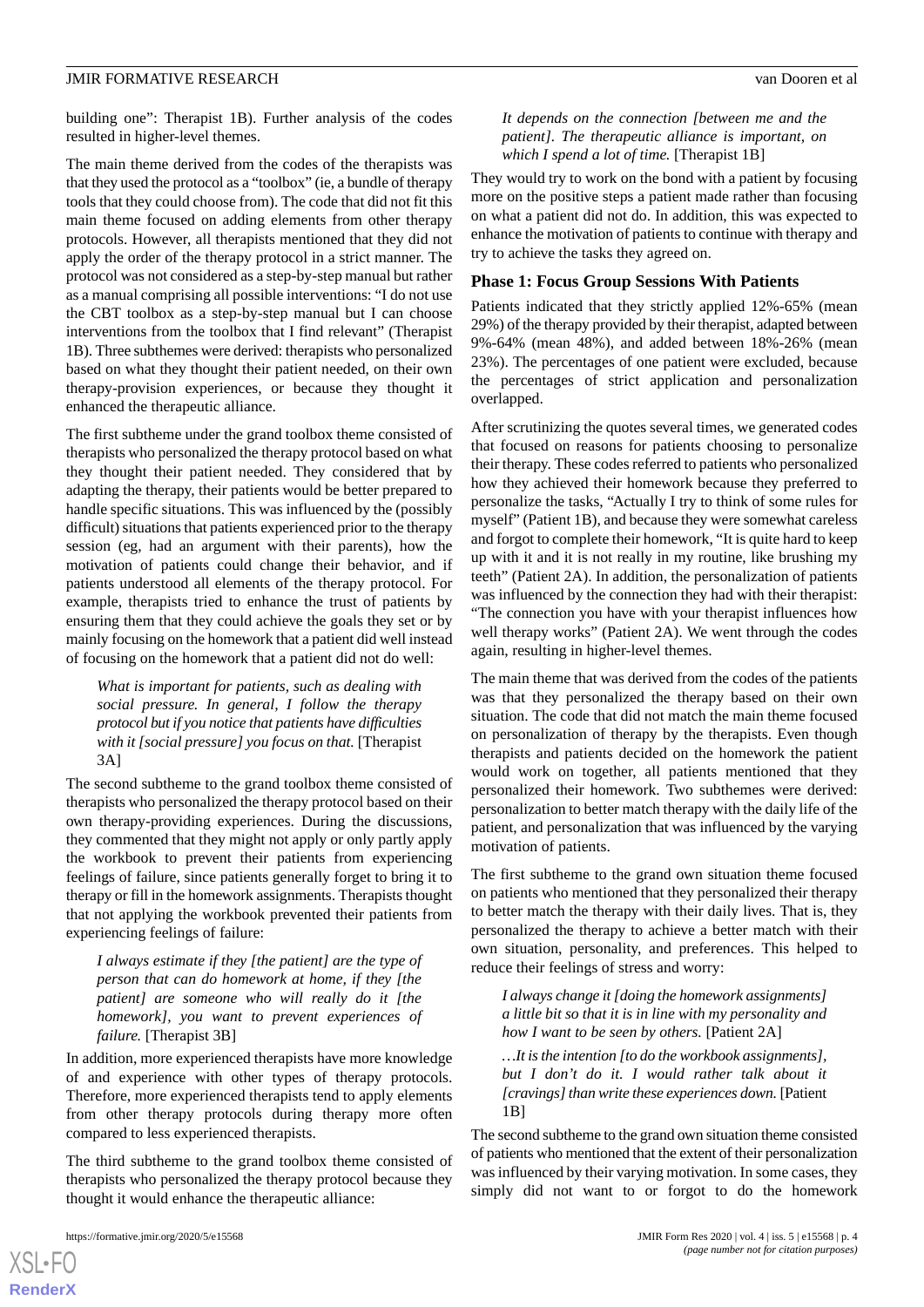assignments. In addition, a relapse could influence the motivation to continue therapy in either a positive or a negative way: "Sometimes, I just do not feel like doing it [workbook assignments] and I just do not do it" (Patient 1A). One patient said that doing the workbook assignments for a longer period of time helped him to generate insights into his triggers for cravings. The therapeutic alliance influenced their motivation,

mainly because a therapist would put things into perspective (including when a patient had a relapse).

Along with the thematic analysis, we analyzed the quantitative data of the patients and therapists. All of the percentages related to therapy protocol application and personalization by therapist and patients are combined in [Figure 1](#page-5-0), and these data were used in the second phase of the focus group discussions with a separate group of patients and therapists together.

<span id="page-5-0"></span>



# **Phase 2: Focus Group Sessions With Both Patients and Therapists**

We first analyzed the quotes that focused on reasons for patients and therapists to personalize the therapy protocol and generated codes from these quotes. The codes of the therapists referred to personalization aimed at maintaining or enhancing the motivation of patients, to work on a connection of trust with their patient, and to align the therapy to the problem of the patient. The codes of the patients referred to personalization by discussing what was happening in their life during a therapy session, and personalization of homework based on how they felt during therapy and at home. Further analysis of the codes resulted in higher-level themes.

Since therapists reported that they always personalize the therapy to some extent, most therapists and some patients had expected more personalization. One therapist thought that therapists could also have interpreted a strict therapy protocol application from the guideline, meaning that therapists did not apply the detailed and precise content of the therapy protocol sessions but rather used the content to assist them in making decisions about which elements of the therapy protocol sessions would be most appropriate for a given case: "I think that the therapists do follow the therapy protocol as a guideline, but that

[XSL](http://www.w3.org/Style/XSL)•FO **[RenderX](http://www.renderx.com/)**

they noted this [strict application] down as applying it in an unchanged way" (Therapist 5B). Other themes derived from the codes in the second phase focused on enhancing the therapeutic alliance and on personalization based on the experience of therapists.

The first main theme of therapists derived from the quotes focused on enhancing the therapeutic alliance: "Aligning to the need of the other [the patient] and small talk [with the patient] contributes to the personal connection with a therapist, which contributes to a more personal relationship that is needed to create openness and allowing a patient to accept help from a therapist" (Therapist 4B). Fostering an alliance was seen as crucial in order for a patient to trust the therapist and work together to solve the problem of the patient. Two subthemes were derived: personalization based on the individual situation of a patient and keeping or enhancing the motivation of a patient.

The first subtheme to the grand therapeutic alliance theme focused on the individual situation of a patient. In general, therapists first focus on the individual situation of a patient, followed by the relevant therapy protocol session that best suits the situation. They could also apply elements from different therapy protocols when a patient had other psychological problems. In this way, patients were helped with all of their problems at the same time: "The patients often have multiple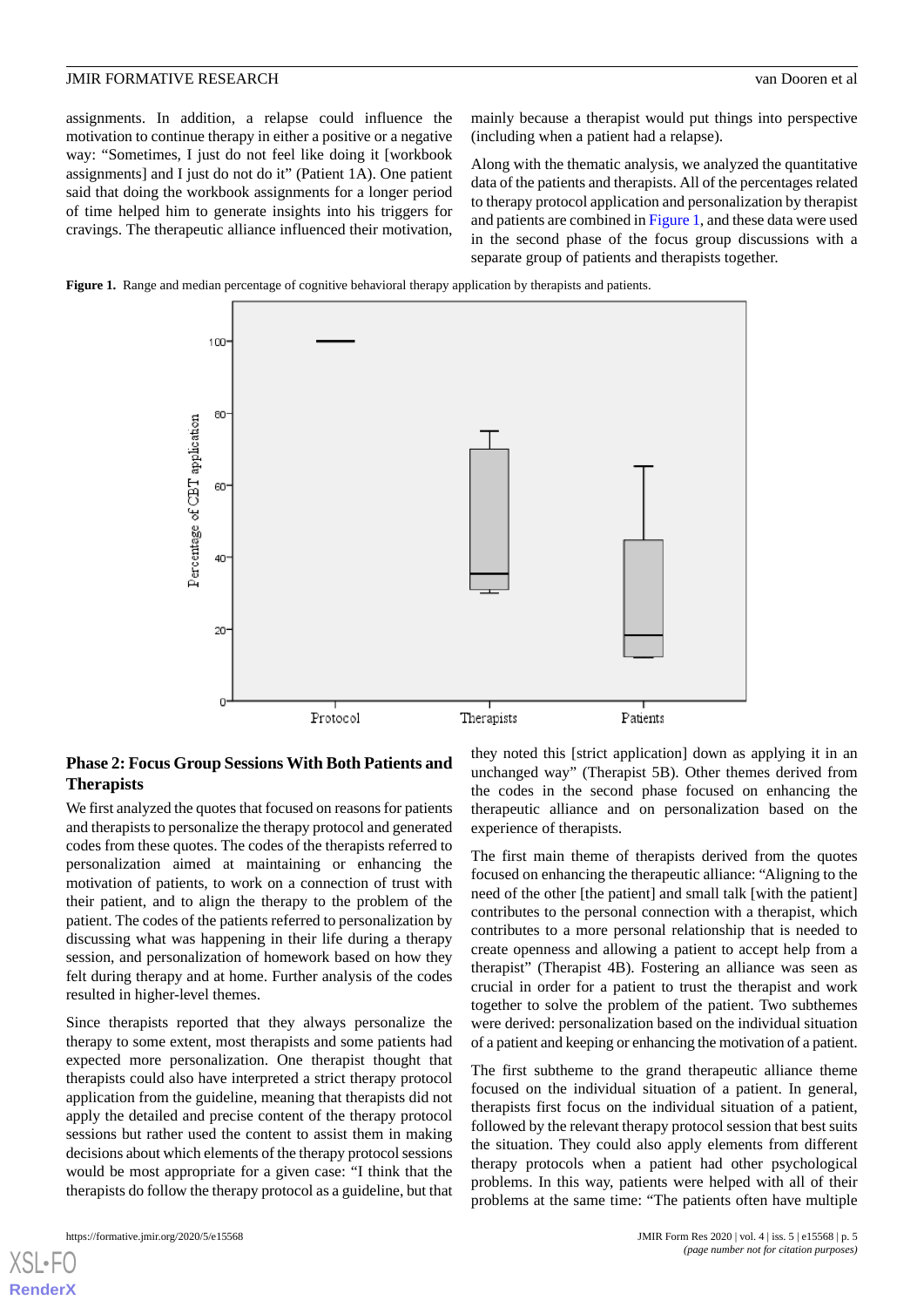problems, so you have anxiety and mood protocols, or other ones" (Therapist 4B).

The second subtheme to the grand therapeutic alliance theme focused on keeping or enhancing the motivation of patients. They either did or did not apply the therapy workbook, mainly to prevent experiences of failure and maintain motivation to adhere to therapy if a patient forgets the workbook: "You also have to prevent that it [filling in the workbook] becomes a failing experience…they can think, well if I can't even do that well…" (Therapist 4B). In addition, therapists applied motivational interviewing to enhance the motivation of patients: "It is part of the attitude as a therapist that you are empathetic, you listen and align" (Therapist 4B).

The therapy protocol helped therapists to structure the therapy, but therapists differed in their opinion regarding protocol application. One therapist from location A followed the therapy protocol as strictly as possible, whereas another therapist from location B only used the therapy protocol to guide the therapy sessions. The therapist from location A mentioned that the therapy protocols helped to provide guidance to the therapy sessions, whereas the therapist from location B found it more important to focus on the situation of a patient.

<span id="page-6-0"></span>The second grand theme of the therapists focused on the experience of therapists that influenced the amount of personalization. More experienced therapists often have experience with different therapy protocols, since therapy protocols often change or improve over time. This increased their knowledge, preferences, and possibilities to personalize therapy protocols compared to less experienced therapists. Therefore, two therapists mentioned that the experience of therapists could also influence therapy protocol application and personalization.

Based on the quotes of the patients, we derived two main themes. The first grand theme focused on personalization based on their own personal situation. They personalized their homework based on possible relapses and how they felt:

*I had to do exposure exercises once a day. But if I do not feel well, it does not work and I'm not going to let myself feel worse by doing another exercise.* [Patient 4B]

The second grand theme focused on personalization based on the personal preferences of patients. The strategies applied to work on their therapy and prepare for a therapy session differed among patients based on their personal preferences, such as by shutting down the mobile phone when starting therapy or working on assignments on a computer instead of in the workbook. The main themes and subthemes emerging from both phases of the discussion groups are summarized in [Table](#page-6-0)  $\mathcal{L}$ 

**Table 2.** Themes and subthemes of the focus group discussions with therapists and patients.

| Participant         | Main theme                                                                                    | <b>Subthemes</b><br>Personalization based on patient needs; personalization based on<br>own therapy-provision experiences; personalization to enhance<br>therapeutic alliance |  |
|---------------------|-----------------------------------------------------------------------------------------------|-------------------------------------------------------------------------------------------------------------------------------------------------------------------------------|--|
| Therapists: Phase 1 | Use protocol as a toolbox                                                                     |                                                                                                                                                                               |  |
| Patients: Phase 1   | Personalization based on own situation                                                        | Personalization to better match therapy with daily lives; personaliza-<br>tion influenced by varying motivation                                                               |  |
| Therapists: Phase 2 | Personalization to enhance therapeutic alliance;<br>personalization based on experience       | Personalization based on the individual situation of a patient; person-<br>alization to maintain or enhance the motivation of patient                                         |  |
| Patients: Phase 2   | Personalization based on personal situation;<br>personalization based on personal preferences | None                                                                                                                                                                          |  |

# *Discussion*

### **Principal Findings**

Existing research focusing on the effect of eHealth in mental health care suggests overall small to medium effect sizes [[7,](#page-9-3)[8](#page-9-18)[,31](#page-10-2)[-33\]](#page-10-3). Moreover, research suggests that combining eHealth with therapist contact (ie, blended eHealth) is more effective compared to fully online eHealth without therapist contact [[9](#page-9-4)[,34](#page-10-4)]. One main contributor to the effectiveness of eHealth is that it can extend the reach of psychological therapy beyond the clinical setting, as the technologies can be used anytime and anywhere [\[35](#page-10-5),[36\]](#page-10-6). eHealth designers typically use the therapy protocols of evidence-based face-to-face therapies as a basis for the design of eHealth. However, not all parts of therapy protocols are always applied in therapeutic practice [\[16](#page-9-19),[37\]](#page-10-7). If eHealth designers do not take this into account, the designed eHealth might not optimally fit the existing therapeutic practice, which will consequently impede implementation and motivation

to adopt the eHealth by both therapists and patients. In the present study, we analyzed the proportion, type, and reasons for personalization of a given therapy protocol by therapists and patients in focus group studies.

The results showed that the therapy protocol is not fully applied in clinical practice but is also personalized (see [Table 2](#page-6-0)), which is in line with previous studies  $[13,38]$  $[13,38]$  $[13,38]$ . The available therapy protocol is thus only one factor considered in a therapeutic process. Other factors that influence the therapeutic process are the personalization practices of therapists based on the needs of a patient, motivation of a patient, therapy-provision experiences of therapists, and the therapeutic alliance between the therapist and patient. Therapists estimated that they only strictly followed 48% of the protocol, adapted 30% of the protocol, and replaced 22% of the protocol by other nonprotocol therapeutic components such as other therapy protocol elements. Other personalization practices that influence the amount of therapy protocol application is personalization of patients to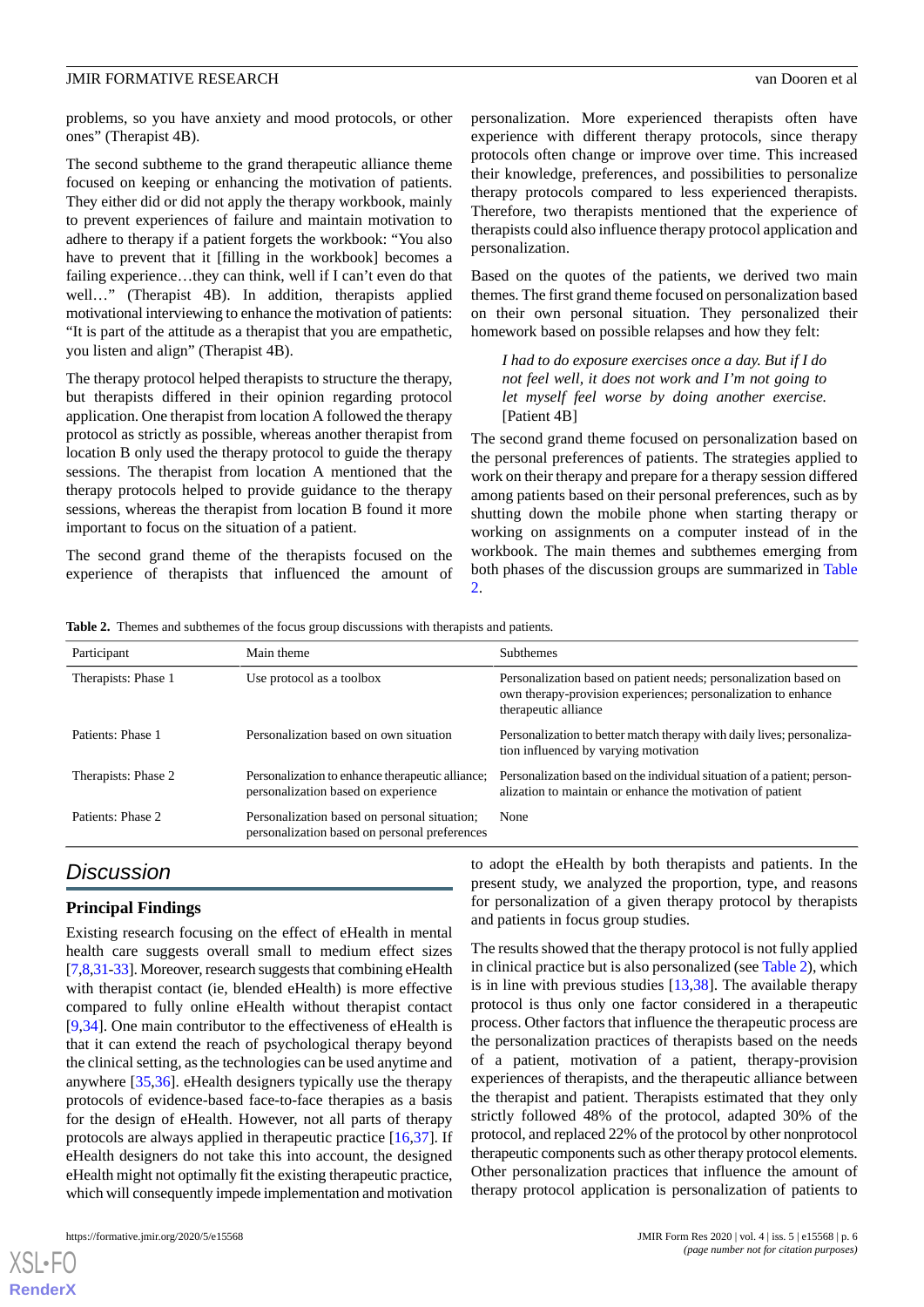better match the therapy with their daily lives, personal situations, and preferences, which was also influenced by their varying motivation. Patients estimated that they strictly followed 29% of the therapy assigned, 48% of which was adapted, and they estimated that they replaced 23% of the therapy by other nontherapeutic elements.

It is important to mention the clear difference in personalization between therapists and patients. The estimations of patients and therapists regarding their amount of personalization are not only different because they may personalize less or more but also because of their own share in the personalization process. Therapists already personalize a therapy protocol, and their patients further personalize the elements provided according to their daily lives. Moreover, therapists are aware of the entire content of the therapy protocol, whereas patients are not. Since therapists provide the patient with a partly personalized therapy, patients can never fully know the entire possible content of a therapy protocol and have less personalization options of the standard therapy protocol. For example, therapists often mentioned that they did not use the therapy workbook to avoid patients from experiencing feelings of failure if they either did not do the homework assignments or forgot to bring the workbook to therapy. However, by doing so, they also prevented patients from trying to execute the homework assignments in their workbook. Moreover, personalization by therapists can have both positive, neutral, and negative effects [\[39](#page-10-9)[-42](#page-10-10)]. For example, the elements that are personalized by a therapist or how a therapist personalizes specific protocol elements may not match with the preferences of a patient. This may influence the alignment of the therapy to a patient and may possibly lower motivation of a patient to adhere to the therapy. In general, most therapists in the second phase had expected that therapists would personalize more than suggested by the estimated percentages of protocol application from therapists in the first phase. A previous study that only focused on personalization by therapists found that therapists personalize more than our results suggest [[43\]](#page-10-11). A possible explanation for this difference is that the previous study aimed at assessing all types of activities in the general psychotherapeutic practice of eating disorders, whereas we focused specifically on the personalization practices of both patients and therapists using a CBT protocol in youth addiction care as a case protocol.

#### **Implications and Recommendations**

The results of our study have important implications for eHealth clients and eHealth developers by providing insight into the protocol elements in eHealth that should and should not be open for personalization to facilitate implementation and patient engagement. Designers can implement the personalization practices by focusing on the function that personalization has in therapeutic practice (ie, enhancing the motivation of patients to adhere to the therapy). However, since personalization may have both positive and negative therapeutic effects, it is important to know what elements are crucial to apply in practice to enhance therapeutic effects. This is particularly relevant since design can influence and enhance motivation to adhere to or execute specific behaviors. One such example is the application of motivating elements from entertainment games (also called "gamification"). Gamification design has shown potential in

health care, and in mental health care in particular [[44-](#page-10-12)[46\]](#page-10-13), such as by improving healthy behaviors [[46-](#page-10-13)[57\]](#page-11-0). Based on the results of this study, it is recommended that eHealth designers: (1) study and copy at least the actual applied parts of a therapy protocol in eHealth, (2) co-design eHealth with therapists and patients so they can allocate the components that should be open for user customization, and (3) investigate if components of the therapy protocol that are not actually applied by therapists or patients should remain part of the eHealth. Without such considerations, implementation would be negatively impacted owing to a mismatch from the habits of therapists [[20\]](#page-9-11) or the complexity of mental problems that patients experience [[58\]](#page-11-1). In addition, validation studies of therapy protocols should focus on the actual application of these protocols in therapeutic practice, which can be considered to be generally overestimated [[18,](#page-9-9)[59,](#page-11-2)[60\]](#page-11-3). This may in turn overestimate the benefit of therapy protocols to therapeutic effects. Below, we elaborate on these three recommendations.

With regard to the first recommendation, our study showed that therapists and patients do not fully apply the therapy protocol. This information should be generated and implemented in the second product design phase of a personalized design process [[25\]](#page-9-15). In this phase, stakeholders such as therapists, patients, and protocol developers can be involved to ensure that the design of the product is suitable to support the user during therapy, that it is technically possible to use during therapy, and that the eHealth design suits the therapeutic practice of a treatment center. In this phase, the information of the applied therapy protocol elements by therapists and patients is generated so that eHealth designers can at least copy these components in the eHealth. One method of generating this information is to record therapy sessions of patients with therapists. Therapy protocol developers can then listen to these recordings and rate the parts of a therapy protocol that are applied in therapeutic practice.

As a second recommendation, the results of our study showed that therapists and patients personalized the therapy protocol by adjusting specific protocol components and adding other (nonprotocol) therapeutic components. Understanding why and how therapists and patients personalize a therapeutic protocol is important information for eHealth designers to select the components of eHealth that should be open to personalization for therapists and patients. This information can be generated and implemented in the last tailoring phase of a personalized design process [\[25](#page-9-15)] with patients and for more and less experienced therapists. In this phase, the designed product is tailored to the individual user using two main types of tailoring: user-controlled customization and use-dependent adaptation. With user-controlled customization, a user can tailor a product themselves according to their own preferences and needs. Patients noted that they personalized the therapy based on their own personal situation and personal preferences; thus, it is also important to give them the opportunity to do so when using an eHealth product. Therapists mentioned that they personalize a therapy protocol based on the patient situation or their therapeutic experiences. By providing therapists the possibility to tailor the elements in eHealth, they can choose whether or not to use these elements during therapy with a specific patient, while not being forced to use all elements of the eHealth app.

 $XS$ -FO **[RenderX](http://www.renderx.com/)**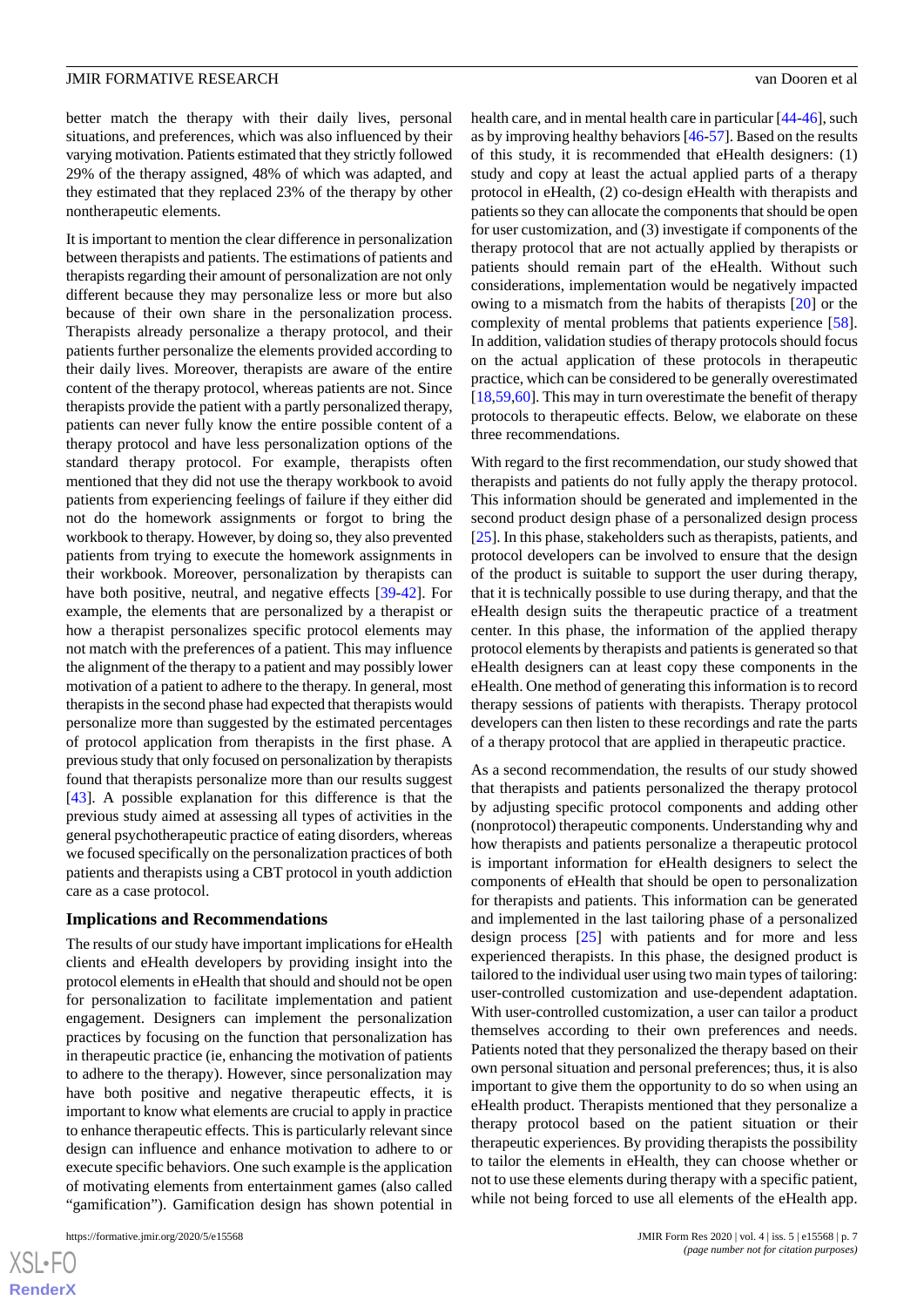With use-dependent adaptation, a product automatically adapts itself to the user, for example by not showing specific parts of a therapy protocol if the therapist always skips these in therapeutic practice or by tailoring the moment reminder popups to a patient who typically experiences cravings after dinner.

As a third recommendation, eHealth designers should investigate if there are components of the therapy protocol that are not actually applied by therapists or patients but should be part of the eHealth since they are crucial for the effect of therapy. The eHealth designer can generate this information by interviewing therapy protocol developers about the crucial therapy protocol components. This information can be generated by involving stakeholders in the second product design phase of a personalized design process [[25\]](#page-9-15). One approach would be to allow the therapist to use the eHealth app as a toolbox, which can ensure that crucial elements are not too easily personalized or skipped.

### **Limitations**

Our study has two main limitations. The first concerns asking therapists and patients to quantify their own behavior, which may be challenging. Previous research also found that therapists overestimated the extent of therapy protocol application [\[61](#page-11-4)] or that self-reporting had very poor reliability [\[62\]](#page-11-5). For example, not all respondents understood the assignment, as the indicated percentages of strict therapy protocol application of a patient and therapist overlapped with their other percentages. This overlapping is impossible, as one cannot both strictly follow and change a therapy protocol at the same time. However, asking therapists and patients to quantify their own behavior may still be a suitable technique when asking them only to estimate the amount of therapy protocol application and personalization they adopt. Accordingly, this approach is considered suitable to generate first insights, but results cannot be solely based on this technique. A second limitation is that we did not take the therapeutic experience of the therapists and severity of the patients' conditions into account [[63\]](#page-11-6). Compared to less experienced therapists, more experienced therapists generally have more experience with other therapy protocols, which may influence their personalization practices. In addition, it is

possible that the severity of a patient's condition could have influenced recruitment and results. Another limitation is that this study was conducted with a limited number of participants, which might have enhanced the possible influence of individual preferences regarding protocol application and personalization on the results [\[64](#page-11-7)]. Future research should take this into account, such as by conducting the study with a larger sample size while taking into account these background variables. In addition, future designs of a toolkit should consider involving actual eHealth designers, eHealth design employers, and researchers. This is important since the toolkit may otherwise not correspond with current practices of target groups, which would negatively influence its implementation.

### **Conclusions**

To optimize eHealth implementation, our study indicates that eHealth designers should have information as to which therapeutic components should be duplicated, which components should be open to personalization possibilities, and which components that are not applied in practice should remain part of the eHealth design. To generate this information, we suggest that eHealth designers collaborate with therapists, patients, protocol developers, and mental health care managers during the design process of eHealth [\[25](#page-9-15)]. Not involving all of these stakeholders increases the risk that the designed eHealth might not optimally fit the therapeutic practice, which would impede implementation. For example, therapy protocol designers typically know what protocol components are crucial for the therapeutic effect but do not know how the protocols are applied and personalized in therapeutic practice. Personalization practices can be implemented by actively co-designing with patients and therapists with different levels of experience to ensure that the eHealth is aligned to their preferences and capacities. Based on the present research, we expect that the implementation of eHealth can be facilitated when stakeholder representatives (eg, patients, therapists, protocol developers, and mental health care managers) are collectively involved in the design process by providing the eHealth developer with their needs and demands of therapy protocol application and personalization.

# **Acknowledgments**

We would like to thank the patients and therapists of Brijder Jeugd for their insightful input in this study, and the staff of Parnassia Addiction Research Centre (PARC Brijder) and Delft University of Technology who provided helpful comments. This research is funded by Nederlandse Organisatie voor Wetenschappelijk Onderzoek (NWO; 314-99-102).

### <span id="page-8-0"></span>**Conflicts of Interest**

<span id="page-8-1"></span>None declared.

#### <span id="page-8-2"></span>**References**

 $XS$  • FO **[RenderX](http://www.renderx.com/)**

- 1. Lynskey M, Hall W. The effects of adolescent cannabis use on educational attainment: a review. Addiction 2000 Nov;95(11):1621-1630. [doi: [10.1046/j.1360-0443.2000.951116213.x\]](http://dx.doi.org/10.1046/j.1360-0443.2000.951116213.x) [Medline: [11219366\]](http://www.ncbi.nlm.nih.gov/entrez/query.fcgi?cmd=Retrieve&db=PubMed&list_uids=11219366&dopt=Abstract)
- 2. Fergusson DM, Woodward LJ. Mental health, educational, and social role outcomes of adolescents with depression. Arch Gen Psychiatry 2002 Mar;59(3):225-231. [doi: [10.1001/archpsyc.59.3.225\]](http://dx.doi.org/10.1001/archpsyc.59.3.225) [Medline: [11879160\]](http://www.ncbi.nlm.nih.gov/entrez/query.fcgi?cmd=Retrieve&db=PubMed&list_uids=11879160&dopt=Abstract)
- 3. McHugh RK, Barlow DH. The dissemination and implementation of evidence-based psychological treatments. A review of current efforts. Am Psychol 2010;65(2):73-84. [doi: [10.1037/a0018121](http://dx.doi.org/10.1037/a0018121)] [Medline: [20141263](http://www.ncbi.nlm.nih.gov/entrez/query.fcgi?cmd=Retrieve&db=PubMed&list_uids=20141263&dopt=Abstract)]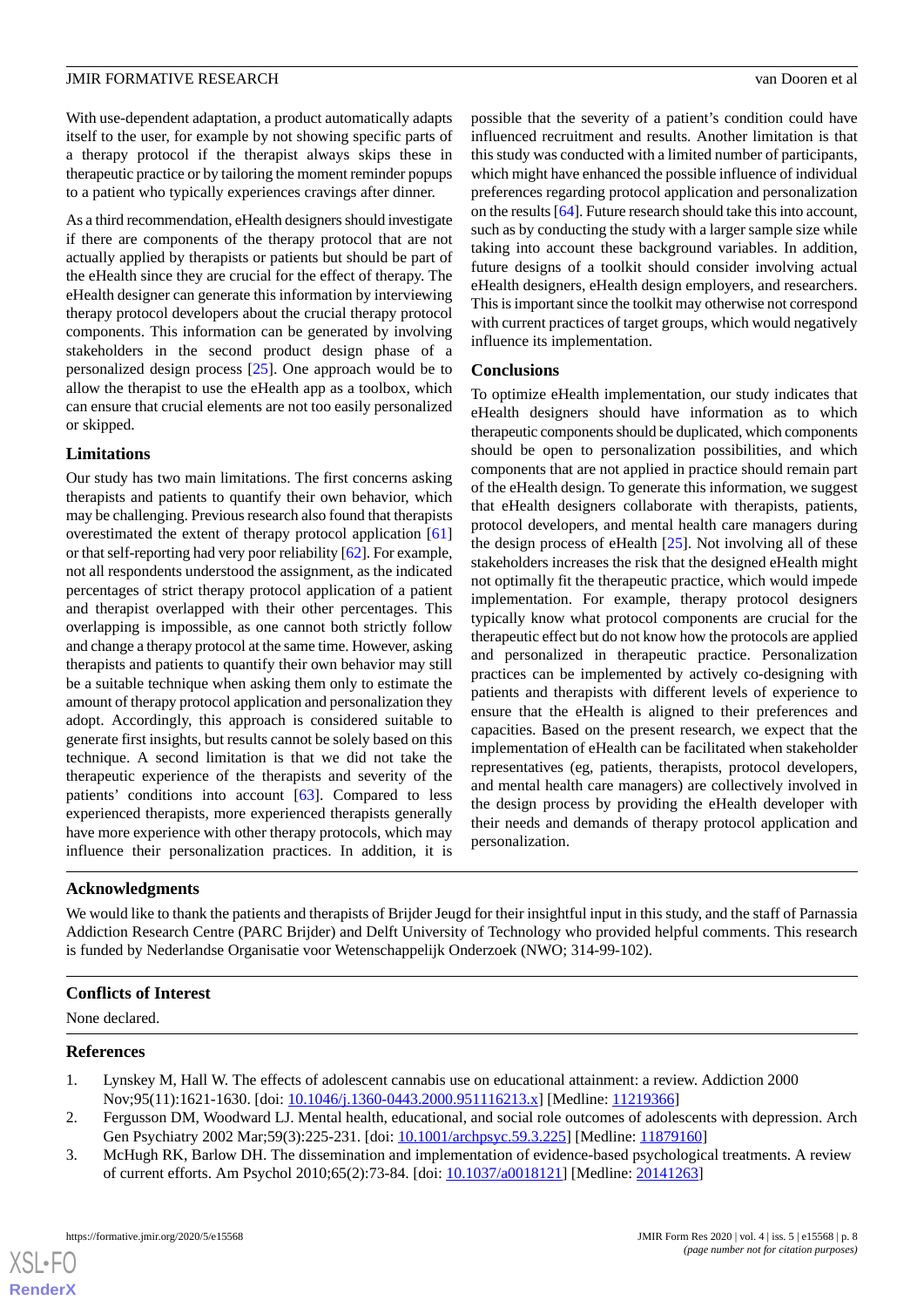- <span id="page-9-0"></span>4. de Haan AM, Boon AE, de Jong JT, Hoeve M, Vermeiren RR. A meta-analytic review on treatment dropout in child and adolescent outpatient mental health care. Clin Psychol Rev 2013 Jul;33(5):698-711. [doi: [10.1016/j.cpr.2013.04.005\]](http://dx.doi.org/10.1016/j.cpr.2013.04.005) [Medline: [23742782](http://www.ncbi.nlm.nih.gov/entrez/query.fcgi?cmd=Retrieve&db=PubMed&list_uids=23742782&dopt=Abstract)]
- <span id="page-9-1"></span>5. Weisz JR, Weiss B, Han SS, Granger DA, Morton T. Effects of psychotherapy with children and adolescents revisited: a meta-analysis of treatment outcome studies. Psychol Bull 1995 May;117(3):450-468. [doi: [10.1037/0033-2909.117.3.450](http://dx.doi.org/10.1037/0033-2909.117.3.450)] [Medline: **7777649**]
- <span id="page-9-3"></span><span id="page-9-2"></span>6. Oh H, Rizo C, Enkin M, Jadad A. What is eHealth (3): a systematic review of published definitions. J Med Internet Res 2005 Feb 24;7(1):e1 [\[FREE Full text](https://www.jmir.org/2005/1/e1/)] [doi: [10.2196/jmir.7.1.e1\]](http://dx.doi.org/10.2196/jmir.7.1.e1) [Medline: [15829471\]](http://www.ncbi.nlm.nih.gov/entrez/query.fcgi?cmd=Retrieve&db=PubMed&list_uids=15829471&dopt=Abstract)
- <span id="page-9-18"></span>7. Boumparis N, Karyotaki E, Schaub MP, Cuijpers P, Riper H. Internet interventions for adult illicit substance users: a meta-analysis. Addiction 2017 Sep;112(9):1521-1532 [[FREE Full text](http://europepmc.org/abstract/MED/28295758)] [doi: [10.1111/add.13819\]](http://dx.doi.org/10.1111/add.13819) [Medline: [28295758](http://www.ncbi.nlm.nih.gov/entrez/query.fcgi?cmd=Retrieve&db=PubMed&list_uids=28295758&dopt=Abstract)]
- <span id="page-9-4"></span>8. Andrews G, Basu A, Cuijpers P, Craske M, McEvoy P, English C, et al. Computer therapy for the anxiety and depression disorders is effective, acceptable and practical health care: An updated meta-analysis. J Anxiety Disord 2018 Apr;55:70-78 [[FREE Full text](https://linkinghub.elsevier.com/retrieve/pii/S0887-6185(17)30447-4)] [doi: [10.1016/j.janxdis.2018.01.001](http://dx.doi.org/10.1016/j.janxdis.2018.01.001)] [Medline: [29422409](http://www.ncbi.nlm.nih.gov/entrez/query.fcgi?cmd=Retrieve&db=PubMed&list_uids=29422409&dopt=Abstract)]
- <span id="page-9-5"></span>9. Spek V, Cuijpers P, Nyklícek I, Riper H, Keyzer J, Pop V. Internet-based cognitive behaviour therapy for symptoms of depression and anxiety: a meta-analysis. Psychol Med 2007;37(3):319-328. [doi: [10.1017/S0033291706008944](http://dx.doi.org/10.1017/S0033291706008944)] [Medline: [17112400](http://www.ncbi.nlm.nih.gov/entrez/query.fcgi?cmd=Retrieve&db=PubMed&list_uids=17112400&dopt=Abstract)]
- <span id="page-9-6"></span>10. Blankers M, Donker T, Riper H. Wetenschappelijke evidentie en uitdagingen voor de praktijk. E-mental health in Nederland. De Psycholoog 2013;2013:12-23.
- <span id="page-9-7"></span>11. Hogue A, Dauber S, Samuolis J, Liddle HA. Treatment techniques and outcomes in multidimensional family therapy for adolescent behavior problems. J Fam Psychol 2006 Dec;20(4):535-543 [[FREE Full text](http://europepmc.org/abstract/MED/17176187)] [doi: [10.1037/0893-3200.20.4.535\]](http://dx.doi.org/10.1037/0893-3200.20.4.535) [Medline: [17176187](http://www.ncbi.nlm.nih.gov/entrez/query.fcgi?cmd=Retrieve&db=PubMed&list_uids=17176187&dopt=Abstract)]
- <span id="page-9-20"></span>12. Wiltsey Stirman S, Calloway A, Toder K, Miller CJ, Devito AK, Meisel SN, et al. Community mental health provider modifications to cognitive therapy: implications for sustainability. Psychiatr Serv 2013 Oct;64(10):1056-1059 [[FREE Full](http://europepmc.org/abstract/MED/24081406) [text](http://europepmc.org/abstract/MED/24081406)] [doi: [10.1176/appi.ps.201200456\]](http://dx.doi.org/10.1176/appi.ps.201200456) [Medline: [24081406\]](http://www.ncbi.nlm.nih.gov/entrez/query.fcgi?cmd=Retrieve&db=PubMed&list_uids=24081406&dopt=Abstract)
- 13. Taylor CB, Chang VY. Issues in the dissemination of cognitive-behavior therapy. Nord J Psychiatry 2008;62(Suppl 47):37-44. [doi: [10.1080/08039480802315673\]](http://dx.doi.org/10.1080/08039480802315673) [Medline: [18752117](http://www.ncbi.nlm.nih.gov/entrez/query.fcgi?cmd=Retrieve&db=PubMed&list_uids=18752117&dopt=Abstract)]
- <span id="page-9-19"></span>14. Horvath AO, Del Re AC, Flückiger C, Symonds D. Alliance in individual psychotherapy. Psychotherapy 2011;48(1):9-16. [doi: [10.1037/a0022186\]](http://dx.doi.org/10.1037/a0022186) [Medline: [21401269](http://www.ncbi.nlm.nih.gov/entrez/query.fcgi?cmd=Retrieve&db=PubMed&list_uids=21401269&dopt=Abstract)]
- 15. Shirk SR, Gudmundsen G, Kaplinski HC, McMakin DL. Alliance and outcome in cognitive-behavioral therapy for adolescent depression. J Clin Child Adolesc Psychol 2008 Jul;37(3):631-639. [doi: [10.1080/15374410802148061](http://dx.doi.org/10.1080/15374410802148061)] [Medline: [18645753\]](http://www.ncbi.nlm.nih.gov/entrez/query.fcgi?cmd=Retrieve&db=PubMed&list_uids=18645753&dopt=Abstract)
- <span id="page-9-8"></span>16. Bruijniks SJE, Franx G, Huibers MJH. The implementation and adherence to evidence-based protocols for psychotherapy for depression: the perspective of therapists in Dutch specialized mental healthcare. BMC Psychiatry 2018;18(1):190 [\[FREE](https://bmcpsychiatry.biomedcentral.com/articles/10.1186/s12888-018-1768-x) [Full text\]](https://bmcpsychiatry.biomedcentral.com/articles/10.1186/s12888-018-1768-x) [doi: [10.1186/s12888-018-1768-x](http://dx.doi.org/10.1186/s12888-018-1768-x)] [Medline: [29898692](http://www.ncbi.nlm.nih.gov/entrez/query.fcgi?cmd=Retrieve&db=PubMed&list_uids=29898692&dopt=Abstract)]
- <span id="page-9-10"></span><span id="page-9-9"></span>17. Gibson S, Brand SL, Burt S, Boden ZVR, Benson O. Understanding treatment non-adherence in schizophrenia and bipolar disorder: a survey of what service users do and why. BMC Psychiatry 2013 May 29;13(1):153. [doi: [10.1186/1471-244x-13-153\]](http://dx.doi.org/10.1186/1471-244x-13-153)
- <span id="page-9-11"></span>18. Addis ME, Krasnow AD. A national survey of practicing psychologists' attitudes toward psychotherapy treatment manuals. J Consult Clin Psychol 2000;68(2):331-339. [doi: [10.1037/0022-006x.68.2.331\]](http://dx.doi.org/10.1037/0022-006x.68.2.331)
- 19. Horvath AO, Symonds BD. Relation between working alliance and outcome in psychotherapy: A meta-analysis. J Counsel Psychol 1991;38(2):139-149. [doi: [10.1037/0022-0167.38.2.139\]](http://dx.doi.org/10.1037/0022-0167.38.2.139)
- <span id="page-9-12"></span>20. Wilhelmsen M, Høifødt RS, Kolstrup N, Waterloo K, Eisemann M, Chenhall R, et al. Norwegian general practitioners' perspectives on implementation of a guided web-based cognitive behavioral therapy for depression: a qualitative study. J Med Internet Res 2014;16(9):e208 [[FREE Full text](http://www.jmir.org/2014/9/e208/)] [doi: [10.2196/jmir.3556](http://dx.doi.org/10.2196/jmir.3556)] [Medline: [25208886](http://www.ncbi.nlm.nih.gov/entrez/query.fcgi?cmd=Retrieve&db=PubMed&list_uids=25208886&dopt=Abstract)]
- <span id="page-9-13"></span>21. Kivi M, Eriksson MC, Hange D, Petersson E, Björkelund C, Johansson B. Experiences and attitudes of primary care therapists in the implementation and use of internet-based treatment in Swedish primary care settings. Internet Intervent 2015 Sep;2(3):248-256. [doi: [10.1016/j.invent.2015.06.001\]](http://dx.doi.org/10.1016/j.invent.2015.06.001)
- <span id="page-9-14"></span>22. Bengtsson J, Nordin S, Carlbring P. Therapists' Experiences of Conducting Cognitive Behavioural Therapy Online vis-à-vis Face-to-Face. Cogn Behav Ther 2015;44(6):470-479. [doi: [10.1080/16506073.2015.1053408](http://dx.doi.org/10.1080/16506073.2015.1053408)] [Medline: [26090947\]](http://www.ncbi.nlm.nih.gov/entrez/query.fcgi?cmd=Retrieve&db=PubMed&list_uids=26090947&dopt=Abstract)
- <span id="page-9-16"></span><span id="page-9-15"></span>23. Scholten H, Granic I. Use of the Principles of Design Thinking to Address Limitations of Digital Mental Health Interventions for Youth: Viewpoint. J Med Internet Res 2019 Jan 14;21(1):e11528 [\[FREE Full text\]](https://www.jmir.org/2019/1/e11528/) [doi: [10.2196/11528](http://dx.doi.org/10.2196/11528)] [Medline: [31344671](http://www.ncbi.nlm.nih.gov/entrez/query.fcgi?cmd=Retrieve&db=PubMed&list_uids=31344671&dopt=Abstract)]
- <span id="page-9-17"></span>24. Schippers G, Smeerdijk M, Merkx MJM. Handboek cognitieve gedragstherapie bij middelengebruik en gokken. Netherlands: Perspectief Uitgevers; 2014.
- 25. Van Dooren MMM, Visch VT, Spijkerman R, Goossens RHM, Hendriks VM. Personalization in Game Design for Healthcare: a Literature Review on its Definitions and Effects. IJSG 2016 Dec 21;3(4):3-28. [doi: [10.17083/ijsg.v3i4.134\]](http://dx.doi.org/10.17083/ijsg.v3i4.134)
- 26. O'Brien BC, Harris IB, Beckman TJ, Reed DA, Cook DA. Standards for reporting qualitative research: a synthesis of recommendations. Acad Med 2014;89(9):1245-1251. [doi: [10.1097/ACM.0000000000000388](http://dx.doi.org/10.1097/ACM.0000000000000388)] [Medline: [24979285\]](http://www.ncbi.nlm.nih.gov/entrez/query.fcgi?cmd=Retrieve&db=PubMed&list_uids=24979285&dopt=Abstract)
- 27. Charmaz K, Belgrave L. Grounded theory. In: Ritzer G, editor. The Blackwell Encyclopedia of Sociology. Hoboken, NJ: John Wiley & Sons Ltd; 2007.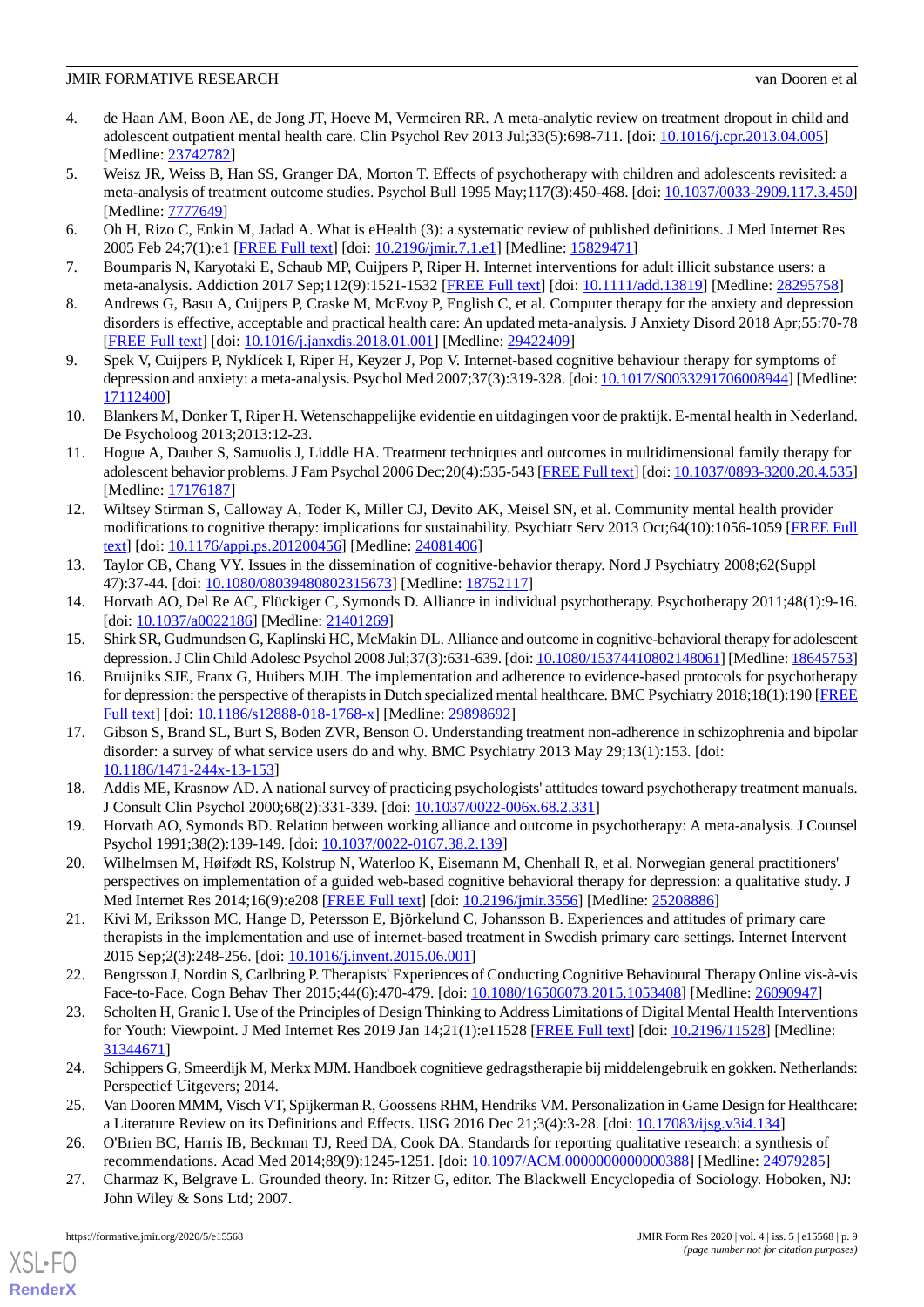- <span id="page-10-0"></span>28. Braun V, Clarke V. Using thematic analysis in psychology. Qual Res Psychol 2006 Jan;3(2):77-101. [doi: [10.1191/1478088706qp063oa](http://dx.doi.org/10.1191/1478088706qp063oa)]
- <span id="page-10-1"></span>29. Aronson J. A pragmatic view of thematic analysis. Qual Rep 1995;2(1):1-3 [\[FREE Full text\]](https://nsuworks.nova.edu/tqr/vol2/iss1/3/)
- <span id="page-10-2"></span>30. Tong A, Sainsbury P, Craig J. Consolidated criteria for reporting qualitative research (COREQ): a 32-item checklist for interviews and focus groups. Int J Qual Health Care 2007;19(6):349-357. [doi: [10.1093/intqhc/mzm042\]](http://dx.doi.org/10.1093/intqhc/mzm042) [Medline: [17872937\]](http://www.ncbi.nlm.nih.gov/entrez/query.fcgi?cmd=Retrieve&db=PubMed&list_uids=17872937&dopt=Abstract)
- 31. Sundström C, Blankers M, Khadjesari Z. Computer-Based Interventions for Problematic Alcohol Use: a Review of Systematic Reviews. Int J Behav Med 2017;24(5):646-658 [\[FREE Full text](http://europepmc.org/abstract/MED/27757844)] [doi: [10.1007/s12529-016-9601-8\]](http://dx.doi.org/10.1007/s12529-016-9601-8) [Medline: [27757844](http://www.ncbi.nlm.nih.gov/entrez/query.fcgi?cmd=Retrieve&db=PubMed&list_uids=27757844&dopt=Abstract)]
- 32. Ye X, Bapuji SB, Winters SE, Struthers A, Raynard M, Metge C, et al. Effectiveness of internet-based interventions for children, youth, and young adults with anxiety and/or depression: a systematic review and meta-analysis. BMC Health Serv Res 2014 Jul 18;14(1):313 [[FREE Full text](https://bmchealthservres.biomedcentral.com/articles/10.1186/1472-6963-14-313)] [doi: [10.1186/1472-6963-14-313\]](http://dx.doi.org/10.1186/1472-6963-14-313) [Medline: [25037951](http://www.ncbi.nlm.nih.gov/entrez/query.fcgi?cmd=Retrieve&db=PubMed&list_uids=25037951&dopt=Abstract)]
- <span id="page-10-4"></span><span id="page-10-3"></span>33. Farrer L, Gulliver A, Chan JKY, Batterham PJ, Reynolds J, Calear A, et al. Technology-based interventions for mental health in tertiary students: systematic review. J Med Internet Res 2013;15(5):e101 [\[FREE Full text](http://www.jmir.org/2013/5/e101/)] [doi: [10.2196/jmir.2639\]](http://dx.doi.org/10.2196/jmir.2639) [Medline: [23711740](http://www.ncbi.nlm.nih.gov/entrez/query.fcgi?cmd=Retrieve&db=PubMed&list_uids=23711740&dopt=Abstract)]
- <span id="page-10-5"></span>34. Andersson G, Cuijpers P. Internet-based and other computerized psychological treatments for adult depression: a meta-analysis. Cogn Behav Ther 2009;38(4):196-205. [doi: [10.1080/16506070903318960](http://dx.doi.org/10.1080/16506070903318960)] [Medline: [20183695\]](http://www.ncbi.nlm.nih.gov/entrez/query.fcgi?cmd=Retrieve&db=PubMed&list_uids=20183695&dopt=Abstract)
- <span id="page-10-6"></span>35. Andersson G, Cuijpers P, Carlbring P, Riper H, Hedman E. Guided Internet-based vs. face-to-face cognitive behavior therapy for psychiatric and somatic disorders: a systematic review and meta-analysis. World Psychiatry 2014;13(3):288-295. [doi: [10.1002/wps.20151\]](http://dx.doi.org/10.1002/wps.20151) [Medline: [25273302\]](http://www.ncbi.nlm.nih.gov/entrez/query.fcgi?cmd=Retrieve&db=PubMed&list_uids=25273302&dopt=Abstract)
- <span id="page-10-7"></span>36. Ringle VA, Read KL, Edmunds JM, Brodman DM, Kendall PC, Barg F, et al. Barriers to and Facilitators in the Implementation of Cognitive-Behavioral Therapy for Youth Anxiety in the Community. Psychiatr Serv 2015 Sep;66(9):938-945 [[FREE Full text](http://europepmc.org/abstract/MED/25975886)] [doi: [10.1176/appi.ps.201400134\]](http://dx.doi.org/10.1176/appi.ps.201400134) [Medline: [25975886\]](http://www.ncbi.nlm.nih.gov/entrez/query.fcgi?cmd=Retrieve&db=PubMed&list_uids=25975886&dopt=Abstract)
- <span id="page-10-9"></span><span id="page-10-8"></span>37. Chu BC, Kendall PC. Therapist responsiveness to child engagement: flexibility within manual-based CBT for anxious youth. J Clin Psychol 2009 Jul;65(7):736-754. [doi: [10.1002/jclp.20582\]](http://dx.doi.org/10.1002/jclp.20582) [Medline: [19391153](http://www.ncbi.nlm.nih.gov/entrez/query.fcgi?cmd=Retrieve&db=PubMed&list_uids=19391153&dopt=Abstract)]
- 38. Carroll K, Rounsaville B. A vision of the next generation of behavioral therapies research in the addictions. Addiction 2007 Jun;102(6):850-862; discussion 863 [\[FREE Full text\]](http://europepmc.org/abstract/MED/17523974) [doi: [10.1111/j.1360-0443.2007.01798.x](http://dx.doi.org/10.1111/j.1360-0443.2007.01798.x)] [Medline: [17523974](http://www.ncbi.nlm.nih.gov/entrez/query.fcgi?cmd=Retrieve&db=PubMed&list_uids=17523974&dopt=Abstract)]
- 39. Schulte D, Künzel R, Pepping G, Schulte-Bahrenberg T. Tailor-made versus standardized therapy of phobic patients. Adv Behav Res Ther 1992 Jan;14(2):67-92. [doi: [10.1016/0146-6402\(92\)90001-5\]](http://dx.doi.org/10.1016/0146-6402(92)90001-5)
- 40. Morgenstern J, Blanchard KA, Morgan TJ, Labouvie E, Hayaki J. Testing the effectiveness of cognitive-behavioral treatment for substance abuse in a community setting: Within treatment and posttreatment findings. J Consult Clin Psychol 2001;69(6):1007-1017. [doi: [10.1037/0022-006x.69.6.1007\]](http://dx.doi.org/10.1037/0022-006x.69.6.1007)
- <span id="page-10-10"></span>41. Levitt JT, Malta LS, Martin A, Davis L, Cloitre M. The flexible application of a manualized treatment for PTSD symptoms and functional impairment related to the 9/11 World Trade Center attack. Behav Res Ther 2007 Jul;45(7):1419-1433. [doi: [10.1016/j.brat.2007.01.004](http://dx.doi.org/10.1016/j.brat.2007.01.004)] [Medline: [17350590\]](http://www.ncbi.nlm.nih.gov/entrez/query.fcgi?cmd=Retrieve&db=PubMed&list_uids=17350590&dopt=Abstract)
- <span id="page-10-12"></span><span id="page-10-11"></span>42. Chambers DA, Glasgow RE, Stange KC. The dynamic sustainability framework: addressing the paradox of sustainment amid ongoing change. Implement Sci 2013 Oct 02;8(117):117 [\[FREE Full text](https://implementationscience.biomedcentral.com/articles/10.1186/1748-5908-8-117)] [doi: [10.1186/1748-5908-8-117\]](http://dx.doi.org/10.1186/1748-5908-8-117) [Medline: [24088228](http://www.ncbi.nlm.nih.gov/entrez/query.fcgi?cmd=Retrieve&db=PubMed&list_uids=24088228&dopt=Abstract)]
- 43. Tobin DL, Banker JD, Weisberg L, Bowers W. I know what you did last summer (and it was not CBT): a factor analytic model of international psychotherapeutic practice in the eating disorders. Int J Eat Disord 2007 Dec;40(8):754-757. [doi: [10.1002/eat.20426\]](http://dx.doi.org/10.1002/eat.20426) [Medline: [17610255\]](http://www.ncbi.nlm.nih.gov/entrez/query.fcgi?cmd=Retrieve&db=PubMed&list_uids=17610255&dopt=Abstract)
- <span id="page-10-13"></span>44. Sardi L, Idri A, Fernández-Alemán JL. A systematic review of gamification in e-Health. J Biomed Inform 2017 Jul;71:31-48 [[FREE Full text](https://linkinghub.elsevier.com/retrieve/pii/S1532-0464(17)30106-5)] [doi: [10.1016/j.jbi.2017.05.011](http://dx.doi.org/10.1016/j.jbi.2017.05.011)] [Medline: [28536062\]](http://www.ncbi.nlm.nih.gov/entrez/query.fcgi?cmd=Retrieve&db=PubMed&list_uids=28536062&dopt=Abstract)
- 45. Johnson D, Deterding S, Kuhn K, Staneva A, Stoyanov S, Hides L. Gamification for health and wellbeing: A systematic review of the literature. Internet Interv 2016 Nov;6:89-106 [\[FREE Full text\]](https://linkinghub.elsevier.com/retrieve/pii/S2214-7829(16)30038-0) [doi: [10.1016/j.invent.2016.10.002\]](http://dx.doi.org/10.1016/j.invent.2016.10.002) [Medline: [30135818](http://www.ncbi.nlm.nih.gov/entrez/query.fcgi?cmd=Retrieve&db=PubMed&list_uids=30135818&dopt=Abstract)]
- 46. Fleming TM, Bavin L, Stasiak K, Hermansson-Webb E, Merry SN, Cheek C, et al. Serious Games and Gamification for Mental Health: Current Status and Promising Directions. Front Psychiatry 2016;7:215. [doi: [10.3389/fpsyt.2016.00215\]](http://dx.doi.org/10.3389/fpsyt.2016.00215) [Medline: [28119636](http://www.ncbi.nlm.nih.gov/entrez/query.fcgi?cmd=Retrieve&db=PubMed&list_uids=28119636&dopt=Abstract)]
- 47. Dennis TA, O'Toole L. Mental Health on the Go: Effects of a Gamified Attention Bias Modification Mobile Application in Trait Anxious Adults. Clin Psychol Sci 2014;2(5):576-590 [[FREE Full text\]](http://europepmc.org/abstract/MED/26029490) [doi: [10.1177/2167702614522228\]](http://dx.doi.org/10.1177/2167702614522228) [Medline: [26029490](http://www.ncbi.nlm.nih.gov/entrez/query.fcgi?cmd=Retrieve&db=PubMed&list_uids=26029490&dopt=Abstract)]
- 48. Fleming TM, Bavin L, Stasiak K, Hermansson-Webb E, Merry SN, Cheek C, et al. Serious Games and Gamification for Mental Health: Current Status and Promising Directions. Front Psychiatry 2016 Nov;7(11):215-1630 [[FREE Full text\]](https://doi.org/10.3389/fpsyt.2016.00215) [doi: [10.3389/fpsyt.2016.00215\]](http://dx.doi.org/10.3389/fpsyt.2016.00215) [Medline: [28119636\]](http://www.ncbi.nlm.nih.gov/entrez/query.fcgi?cmd=Retrieve&db=PubMed&list_uids=28119636&dopt=Abstract)
- 49. Gamberini L, Barresi G, Majer A, Scarpetta F. A game a day keeps the doctor away: a short review of computer games in mental healthcare. J CyberTher Rehab 2008;1(2):127-145.
- 50. Santamaria J, Soto A, Fernandez-Aranda F, Krug I, Forcano L, Gunnard K. Serious games as additional psychological support: a review of the literature. J CyberTher Rehab 2011;4(4):469-476.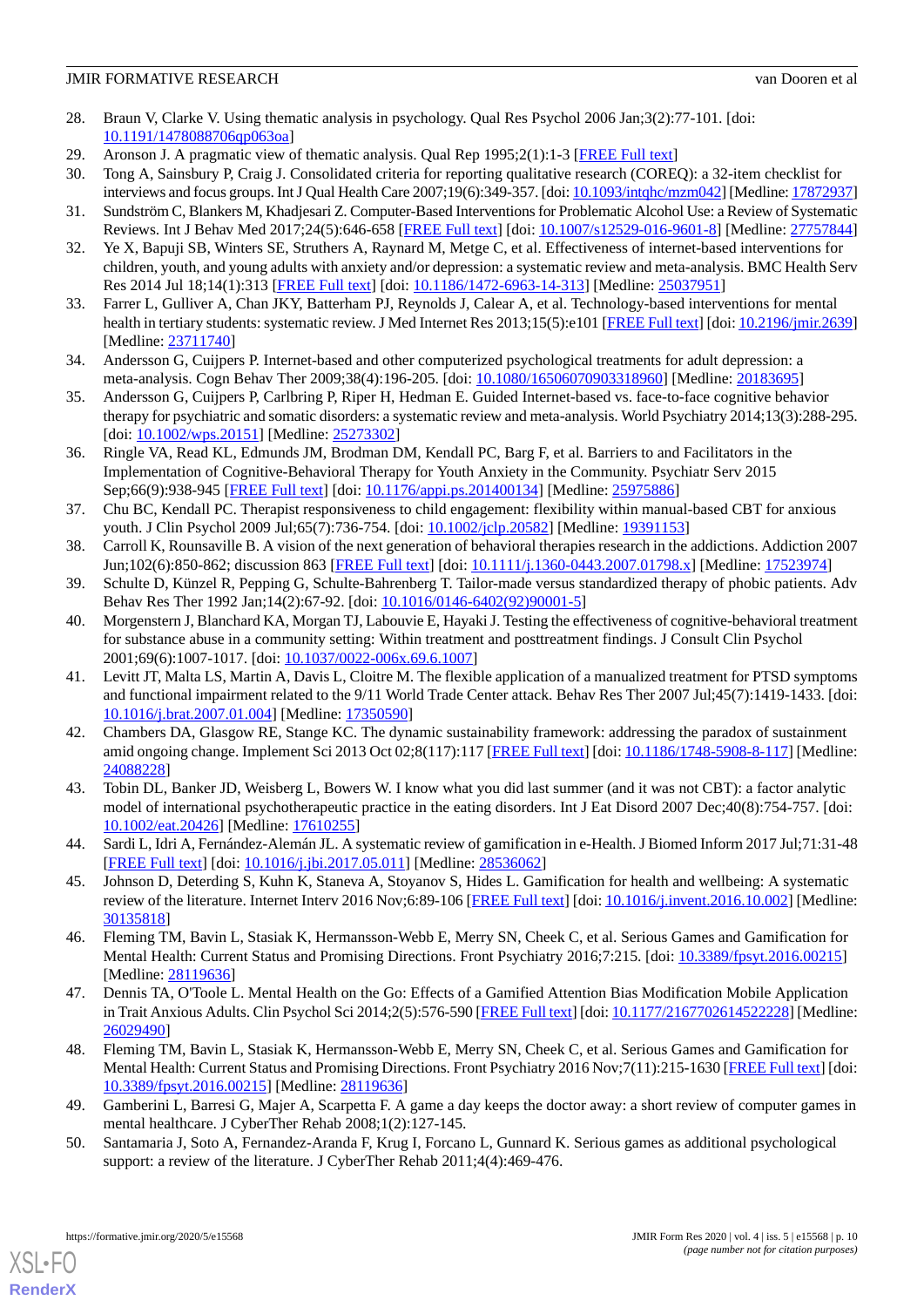- 51. DeSmet A, Van Ryckeghem D, Compernolle S, Baranowski T, Thompson D, Crombez G, et al. A meta-analysis of serious digital games for healthy lifestyle promotion. Prev Med 2014 Dec;69:95-107 [[FREE Full text](http://europepmc.org/abstract/MED/25172024)] [doi: [10.1016/j.ypmed.2014.08.026\]](http://dx.doi.org/10.1016/j.ypmed.2014.08.026) [Medline: [25172024\]](http://www.ncbi.nlm.nih.gov/entrez/query.fcgi?cmd=Retrieve&db=PubMed&list_uids=25172024&dopt=Abstract)
- 52. Kato PM. Video Games in Health Care: Closing the Gap. Rev Gen Psychol 2010 Jun;14(2):113-121. [doi: [10.1037/a0019441\]](http://dx.doi.org/10.1037/a0019441)
- 53. Horne-Moyer HL, Moyer BH, Messer DC, Messer ES. The use of electronic games in therapy: a review with clinical implications. Curr Psychiatry Rep 2014 Dec;16(12):520 [[FREE Full text](http://europepmc.org/abstract/MED/25312026)] [doi: [10.1007/s11920-014-0520-6\]](http://dx.doi.org/10.1007/s11920-014-0520-6) [Medline: [25312026](http://www.ncbi.nlm.nih.gov/entrez/query.fcgi?cmd=Retrieve&db=PubMed&list_uids=25312026&dopt=Abstract)]
- 54. Li J, Theng Y, Foo S. Game-based digital interventions for depression therapy: a systematic review and meta-analysis. Cyberpsychol Behav Soc Netw 2014;17(8):519-527 [[FREE Full text\]](http://europepmc.org/abstract/MED/24810933) [doi: [10.1089/cyber.2013.0481](http://dx.doi.org/10.1089/cyber.2013.0481)] [Medline: [24810933\]](http://www.ncbi.nlm.nih.gov/entrez/query.fcgi?cmd=Retrieve&db=PubMed&list_uids=24810933&dopt=Abstract)
- 55. Brezinka V. Computer games supporting cognitive behaviour therapy in children. Clin Child Psychol Psychiatry 2014 Jan 20;19(1):100-110. [doi: [10.1177/1359104512468288\]](http://dx.doi.org/10.1177/1359104512468288) [Medline: [23258925](http://www.ncbi.nlm.nih.gov/entrez/query.fcgi?cmd=Retrieve&db=PubMed&list_uids=23258925&dopt=Abstract)]
- <span id="page-11-0"></span>56. Lau HM, Smit JH, Fleming TM, Riper H. Serious Games for Mental Health: Are They Accessible, Feasible, and Effective? A Systematic Review and Meta-analysis. Front Psychiatry 2016;7:209. [doi: [10.3389/fpsyt.2016.00209\]](http://dx.doi.org/10.3389/fpsyt.2016.00209) [Medline: [28149281\]](http://www.ncbi.nlm.nih.gov/entrez/query.fcgi?cmd=Retrieve&db=PubMed&list_uids=28149281&dopt=Abstract)
- <span id="page-11-1"></span>57. Kelders SM, Sommers-Spijkerman M, Goldberg J. Investigating the Direct Impact of a Gamified Versus Nongamified Well-Being Intervention: An Exploratory Experiment. J Med Internet Res 2018;20(7):e247 [\[FREE Full text\]](http://www.jmir.org/2018/7/e247/) [doi: [10.2196/jmir.9923](http://dx.doi.org/10.2196/jmir.9923)] [Medline: [30049669](http://www.ncbi.nlm.nih.gov/entrez/query.fcgi?cmd=Retrieve&db=PubMed&list_uids=30049669&dopt=Abstract)]
- <span id="page-11-2"></span>58. van der Vaart R, Witting M, Riper H, Kooistra L, Bohlmeijer ET, van Gemert-Pijnen LJEWC. Blending online therapy into regular face-to-face therapy for depression: content, ratio and preconditions according to patients and therapists using a Delphi study. BMC Psychiatry 2014 Dec 14;14:355 [\[FREE Full text\]](https://bmcpsychiatry.biomedcentral.com/articles/10.1186/s12888-014-0355-z) [doi: [10.1186/s12888-014-0355-z](http://dx.doi.org/10.1186/s12888-014-0355-z)] [Medline: [25496393](http://www.ncbi.nlm.nih.gov/entrez/query.fcgi?cmd=Retrieve&db=PubMed&list_uids=25496393&dopt=Abstract)]
- <span id="page-11-3"></span>59. Kendall PC, Chu B, Gifford A, Hayes C, Nauta M. Breathing life into a manual: Flexibility and creativity with manual-based treatments. Cogn Behav Pract 1998 Dec;5(2):177-198. [doi: [10.1016/s1077-7229\(98\)80004-7](http://dx.doi.org/10.1016/s1077-7229(98)80004-7)]
- <span id="page-11-4"></span>60. Zickgraf HF, Chambless DL, McCarthy KS, Gallop R, Sharpless BA, Milrod BL, et al. Interpersonal Factors Are Associated with Lower Therapist Adherence in Cognitive-Behavioural Therapy for Panic Disorder. Clin Psychol Psychother 2016 May;23(3):272-284 [\[FREE Full text\]](http://europepmc.org/abstract/MED/25882924) [doi: [10.1002/cpp.1955](http://dx.doi.org/10.1002/cpp.1955)] [Medline: [25882924\]](http://www.ncbi.nlm.nih.gov/entrez/query.fcgi?cmd=Retrieve&db=PubMed&list_uids=25882924&dopt=Abstract)
- <span id="page-11-5"></span>61. Hogue A, Dauber S, Lichvar E, Bobek M, Henderson CE. Validity of therapist self-report ratings of fidelity to evidence-based practices for adolescent behavior problems: correspondence between therapists and observers. Adm Policy Ment Health 2015 Mar;42(2):229-243 [\[FREE Full text](http://europepmc.org/abstract/MED/24711046)] [doi: [10.1007/s10488-014-0548-2\]](http://dx.doi.org/10.1007/s10488-014-0548-2) [Medline: [24711046\]](http://www.ncbi.nlm.nih.gov/entrez/query.fcgi?cmd=Retrieve&db=PubMed&list_uids=24711046&dopt=Abstract)
- <span id="page-11-6"></span>62. Peavy KM, Guydish J, Manuel JK, Campbell BK, Lisha N, Le T, et al. Treatment adherence and competency ratings among therapists, supervisors, study-related raters and external raters in a clinical trial of a 12-step facilitation for stimulant users. J Subst Abuse Treat 2014;47(3):222-228 [\[FREE Full text\]](http://europepmc.org/abstract/MED/25017448) [doi: [10.1016/j.jsat.2014.05.008\]](http://dx.doi.org/10.1016/j.jsat.2014.05.008) [Medline: [25017448\]](http://www.ncbi.nlm.nih.gov/entrez/query.fcgi?cmd=Retrieve&db=PubMed&list_uids=25017448&dopt=Abstract)
- <span id="page-11-7"></span>63. Tschuschke V, Crameri A, Koehler M, Berglar J, Muth K, Staczan P, et al. The role of therapists' treatment adherence, professional experience, therapeutic alliance, and clients' severity of psychological problems: Prediction of treatment outcome in eight different psychotherapy approaches. Preliminary results of a naturalistic study. Psychother Res 2015;25(4):420-434. [doi: [10.1080/10503307.2014.896055\]](http://dx.doi.org/10.1080/10503307.2014.896055) [Medline: [24689912\]](http://www.ncbi.nlm.nih.gov/entrez/query.fcgi?cmd=Retrieve&db=PubMed&list_uids=24689912&dopt=Abstract)
- 64. Hackshaw A. Small studies: strengths and limitations. Eur Respir J 2008 Nov;32(5):1141-1143 [[FREE Full text](http://erj.ersjournals.com/cgi/pmidlookup?view=long&pmid=18978131)] [doi: [10.1183/09031936.00136408](http://dx.doi.org/10.1183/09031936.00136408)] [Medline: [18978131](http://www.ncbi.nlm.nih.gov/entrez/query.fcgi?cmd=Retrieve&db=PubMed&list_uids=18978131&dopt=Abstract)]

# **Abbreviations**

**CBT:** cognitive behavioral therapy **eHealth:** electronic health

*Edited by G Eysenbach; submitted 21.07.19; peer-reviewed by H Scholten, M Noordzij; comments to author 24.12.19; revised version received 09.02.20; accepted 16.02.20; published 06.05.20*

*Please cite as:*

*van Dooren MMM, Visch V, Spijkerman R, Goossens RHM, Hendriks VM Mental Health Therapy Protocols and eHealth Design: Focus Group Study JMIR Form Res 2020;4(5):e15568 URL: <https://formative.jmir.org/2020/5/e15568> doi: [10.2196/15568](http://dx.doi.org/10.2196/15568) PMID:*

©Marierose M M van Dooren, Valentijn Visch, Renske Spijkerman, Richard H M Goossens, Vincent M Hendriks. Originally published in JMIR Formative Research (http://formative.jmir.org), 06.05.2020. This is an open-access article distributed under the terms of the Creative Commons Attribution License (https://creativecommons.org/licenses/by/4.0/), which permits unrestricted